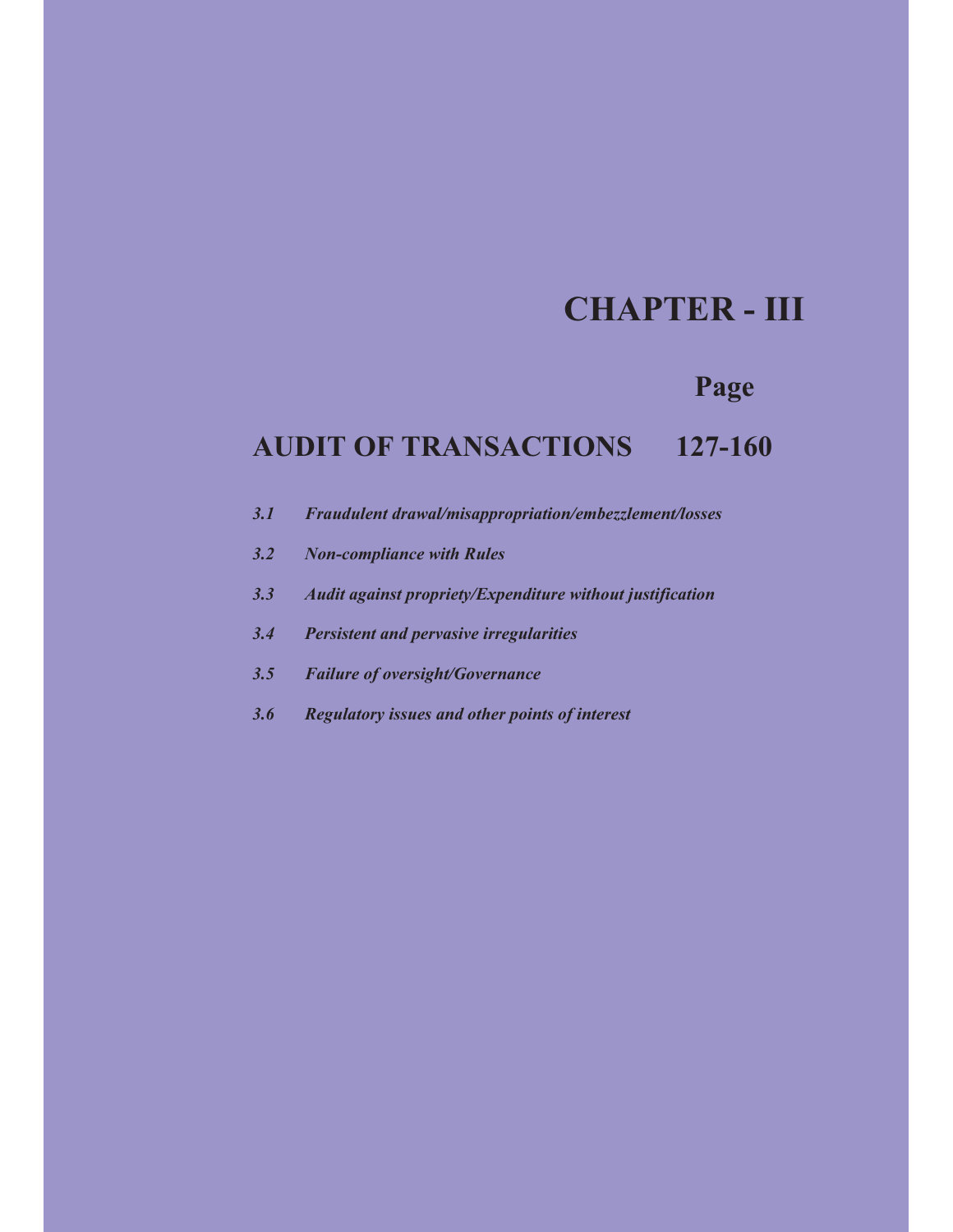#### **Chapter III**

#### **Audit of Transactions**

Audit of transactions of the Government Departments, their field formations as well as that of the autonomous bodies brought out several instances of frauds/misappropriations, lapses in management of resources and failures in the observance of the norms of regularity, propriety and economy. These have been presented in the succeeding paragraphs under broad objective heads.

#### **3.1 Fraudulent drawal/misappropriation/embezzlement/losses**

#### **Agriculture Department**

#### **3.1.1 Misappropriation of Government money**

**Failure to observe the provisions of the Maharashtra Treasury Rules, 1968 resulted in misappropriation of Government money.** 

**As per the provisions of Rule 98 (2) and Rule 104 of the Maharashtra Treasury Rules, 1968 (MTR), all monetary transactions should be entered in a cash book as soon as they occur and attested by the head of the office in token of check. Besides, the cash book should be closed regularly and completely checked. The head of the office should verify the totalling of the cash book or have this done by some responsible subordinate officer other than the writer of the cash book and initial it as correct. At the end of each month, the head of the office should verify the cash balance in the cash book and record a signed and dated certificate to that effect mentioning therein, the balance in words and figures. When Government money in the custody of a Government officer is paid into the treasury or the bank, the head of the office, while making such payments, should compare the Treasury Officer's or the bank's receipt on the challan or his pass-book with an entry in the cash book before attesting it and satisfy himself that the amounts have been actually credited into the treasury or the bank and the head of an office, where money is received on behalf of the Government, must give the payer a receipt duly signed by him after he has satisfied himself, before signing the receipt and initialling its counterfoil, that the amount has been properly entered in the cash book.** 

**Scrutiny (March 2011) of records of the Taluka Agriculture Officer (TAO), Lakhani, district Bhandara revealed the following cases of misappropriation of Government money.** 

i) Against the closing cash balance of  $\bar{\xi}$  60,000 as on 15 September 2008, **the opening balance on 16 September 2008 was shown as 'nil'.** 

**ii) It was observed from the cash book maintained in the Agriculture Technology Management Agency (ATMA) that there was a closing cash**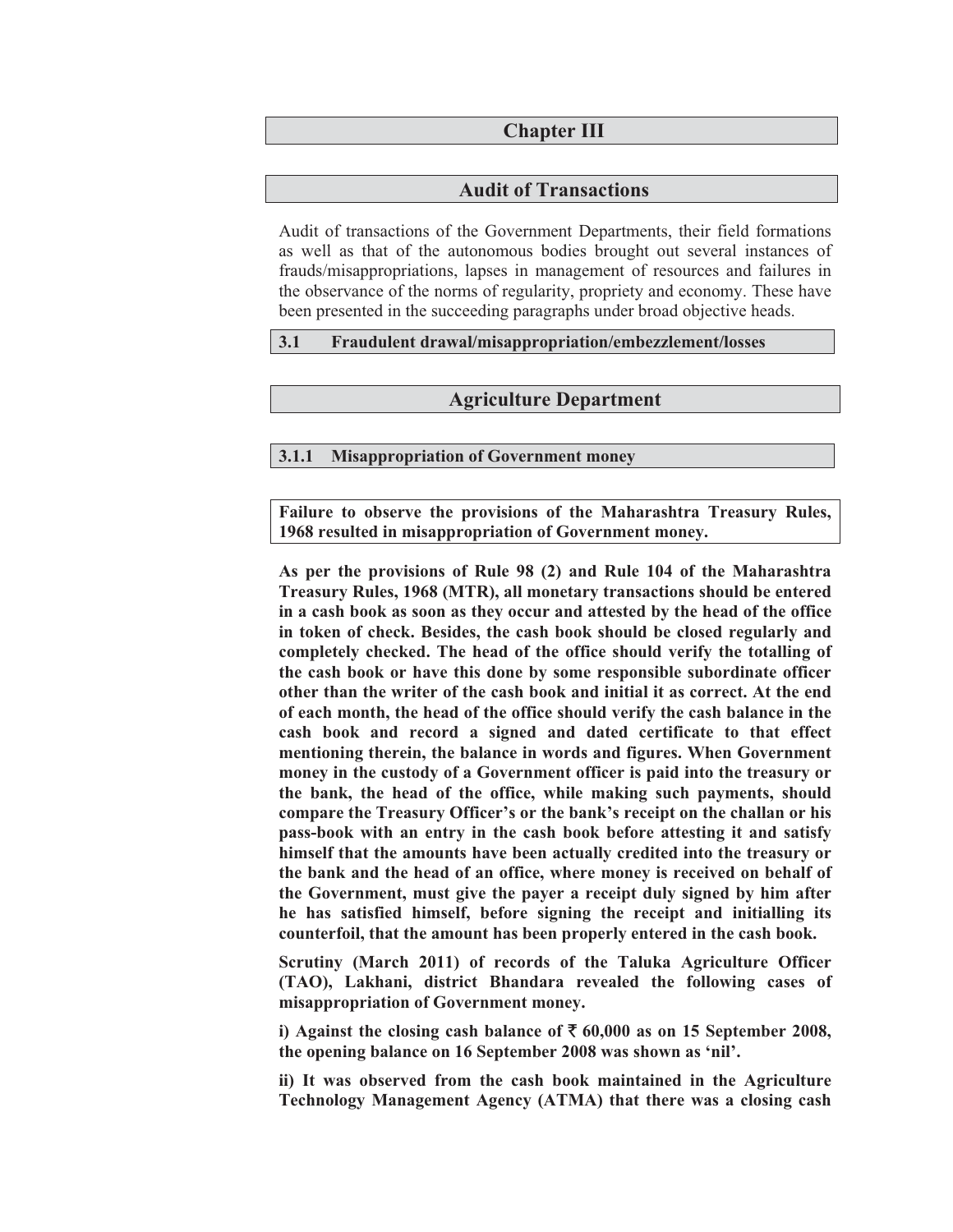**balance of** ` **1,95,696 on 2 November 2008. There were no cash transactions from 3 November 2008 to 10 November 2008. After making**  cash payments of  $\overline{\xi}$  1,49,235 from 11 November 2008 to 17 November **2008, the closing cash balance as on 17 November 2008 was** ` **46,461. This balance cash was not handed over by the old cashier to new cashier.** 

iii) Government receipts of  $\bar{\tau}$  18,980 received (February to May 2009) **towards compensation for electric lines in plantation area and for certification of organic farming were neither recorded in the cash book nor credited into the Government account.** 

Government stated (September 2011) that the amount of  $\bar{\tau}$  1,14,245 has been recovered with interest of  $\bar{\tau}$  28,578 and deposited (May 2011) in **Government Treasury after Audit pointed it out. The concerned cashier had been transferred to a technical post.** 

**However, the fact remains that no action was taken against the officials including the head of the office responsible for misappropriation.** 

**Thus, failure to observe the provisions of Maharashtra Treasury Rules, 1968 resulted in misappropriation of Government money.** 

#### **3.2 Non-compliance with rules and regulations**

For sound financial administration and financial control, it is essential that expenditure conforms to the financial rules, regulations and orders issued by the competent authority. This not only prevents irregularities, misappropriations and frauds, but also helps in maintaining good financial discipline. Some of the audit findings on non-compliance with rules and regulations are as under:

## **Environment Department**

## **Maharashtra Pollution Control Board**

## **3.2.1 Irregular purchase of laboratory instruments**

**The Maharashtra Pollution Control Board had violated the prescribed purchase procedure while procuring laboratory instruments worth**  $\bar{\tau}$  **2.19 crore, which had not been used since installation. Due to non-assessment of the necessity of the instrument, the expenditure incurred thereon remained an idle investment.** 

The Manual of Office Procedure for Purchase of Stores, Government of Maharashtra provides a time schedule of six weeks for placement of orders for purchase of stores. Extension of tender periods can be made twice by extending the periods by two weeks on each occasion in case the number of offers received in response to the tender is less than three.

Scrutiny (March 2011) of the records of the Maharashtra Pollution Control Board, Mumbai (MPCB) revealed that the Scientific Officer of MPCB had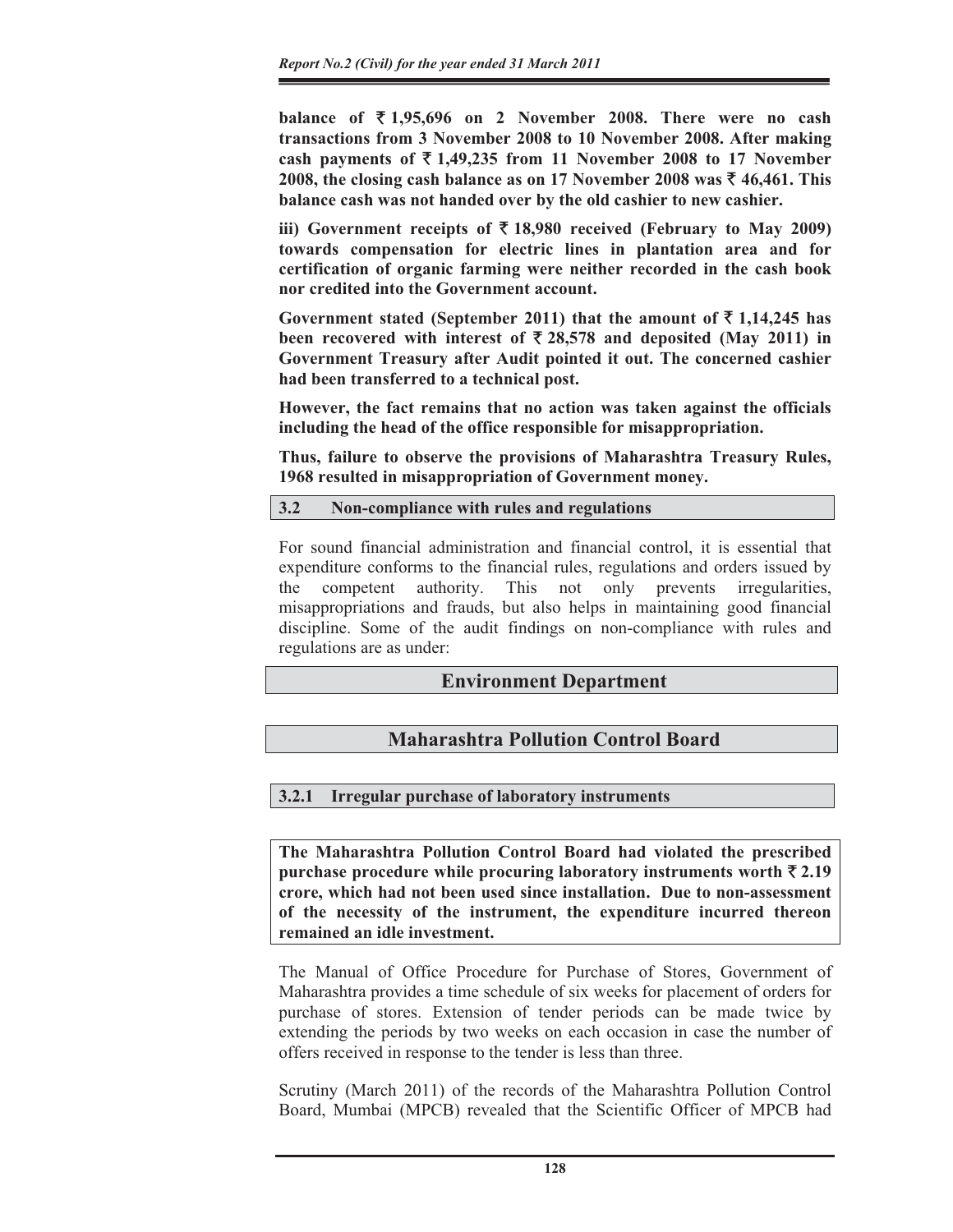proposed (February 2007) the purchase of two Liquid Chromatographs with Mass Spectrometer + Spectrometer (LCMSMS) laboratory instruments. As a number of complaints were being received by MPCB regarding illegal dumping of hazardous waste, it envisaged that the instruments would augment facilities for identification of hazardous waste and provide basic evidence regarding such illegal disposal. These instruments were to be used for analysing parameters like pesticides and antibiotic residues in aquatic environment, pH and pharmaceutical waste in water, contaminants like perchlorates, glycophosate, *etc*. These instruments were to be installed at the Central Laboratory, Navi Mumbai and the Regional Laboratory at Nagpur.

On obtaining approval from the Member Secretary, MPCB a tender notice was published on 16 February 2007 for purchase of these instruments with the due date of receipt of tenders being 26 February 2007. In response to the advertisement, only two bids were received within the stipulated period. MPCB rejected (March 2007) a bid received from M/s Swastik Acids and Chemicals, Nagpur on technical grounds and awarded (May 2007) a contract to M/s Labindia Instruments, Mumbai for supply of one instrument at a cost of  $\overline{2}$  2.19 crore. The warranty period of the instrument was 12 months after installation or 15 months from the date of shipment (December 2007 and January 2008 respectively), whichever was earlier. The supplier requested (March 2008) MPCB to provide the site for installation of the instrument, but the same could be installed only in November 2008, at the Central Laboratory, Navi Mumbai as the earlier site made available by MPCB as per the preinstallation requirement was unsuitable. Further, though the instrument was tested at the time of installation, it had never been put to use thereafter till September 2011. Thus, MPCB could not ascertain the functional efficiency of the instrument during the specified warranty period.

MPCB should have cancelled the tendering procedure in view of insufficient response and retendered the contract as prescribed in the purchase procedure. Though the instrument had been installed and was the only instrument of its kind in the State, it had not been utilized as of September 2011 since MPCB had not received any sample for testing upto this time.

Procurement of the instrument in violation of the prescribed purchase procedure was irregular. Further, non-utilisation of the instrument for 35 months since its installation also indicated that the necessity of the instrument had not been properly assessed before procurement.

In reply, the Member Secretary, MPCB stated (September 2011) that the instrument had been purchased as MPCB worked in public interest and that the installation was delayed due to technical reasons. He also stated that the instrument would be properly utilised in future.

The reply is not acceptable as MPCB had placed the purchase order in haste which led to non-receipt of competitive bids. Moreover, the instrument procured could also not be put to use even after a period of 35 months for want of samples, which indicated that the procurement was made without proper assessment of its requirement.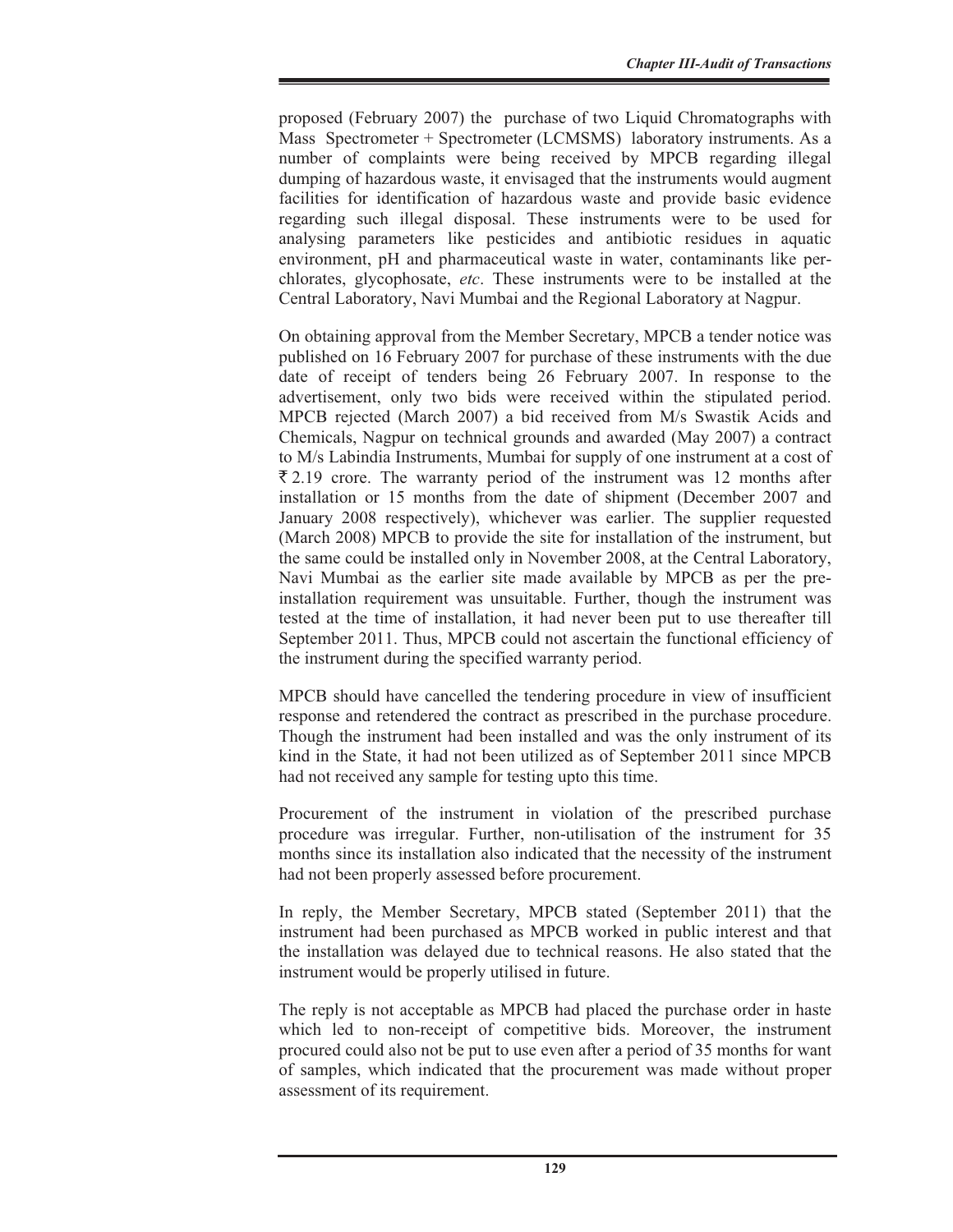The matter was referred to Government (July 2011), their reply is awaited.

#### **Higher and Technical Education Department**

#### **3.2.2 Inadequate provision to penalise defaulting institutions**

**Inadequacy in the provisions made by the Higher and Technical Education Department, Government of Maharashtra had given an opportunity for defaulting educational institutions to accept excess intake of students on multiple occasions. As of March 2011, penalty of**  ` **2.01 crore recoverable from the defaulting institutions had not been recovered.**

The Higher and Technical Education Department, Government of Maharashtra, reviewed the cases of admissions given beyond the sanctioned intake capacity by technical education/higher education/vocational education institutions *etc.,* and resolved (January 2007) that a penalty equivalent to 200 *per cent* of the tuition fee prescribed for each admission beyond the sanctioned intake capacities would be recovered from the institutions defaulting for the first time. Further, a penalty equivalent to 500 *per cent* of the tuition fee for each admission would be recovered from institutions defaulting for the second time. Institutions defaulting beyond the second time would be referred to the All India Council of Technical Education and National Council for Teachers Education for cancellation of their recognition. However, the department's resolution was not adequate to penalise the group of institutions found defaulting on multiple occasions but operating as individual institutions at various places.

Scrutiny (June 2010) of records of the Director of Technical Education, Mumbai (Director) and subsequent information furnished for scrutiny revealed that four institutions in two out of six<sup>1</sup> regions across Maharashtra viz., Mumbai (one institute) and Pune (three institutes) were found to have admitted students<sup>2</sup> beyond the sanctioned intake capacity. However, the department could not recover penalty of  $\bar{\tau}$  2.01 crore (**Appendix 3.1**) from the four defaulting institutions even as of February 2011. It was also found that four groups of institutions had resorted to excess intake of students in different courses under one of their institutions and/or institutions being operated by them at different places across the State during 2006-11 (**Appendix 3.2**). However, the department's resolution had only provided for recovery of penalty for excess intake of students on course basis. Therefore, the inadequacy in the resolution had given an opportunity to the educational

<sup>1</sup> Amravati, Aurangabad, Mumbai, Nagpur, Nashik and Pune

<sup>2</sup> Mumbai region: Saraswati Education Society's College of Engineering, Navi Mumbai admitted 30 students in excess during 2009-10. Pune region: Kasegaon Shikshan Sanstha's Rajaram Bapu Institute of Technology, Sakharale admitted 72 students in excess during 2006-07 and Sinhgadh Institute of Management, Vadgaon, Pune (54); and Abhinav Education Institute of Management (60), Pune gave 114 excess admissions during 2007-08.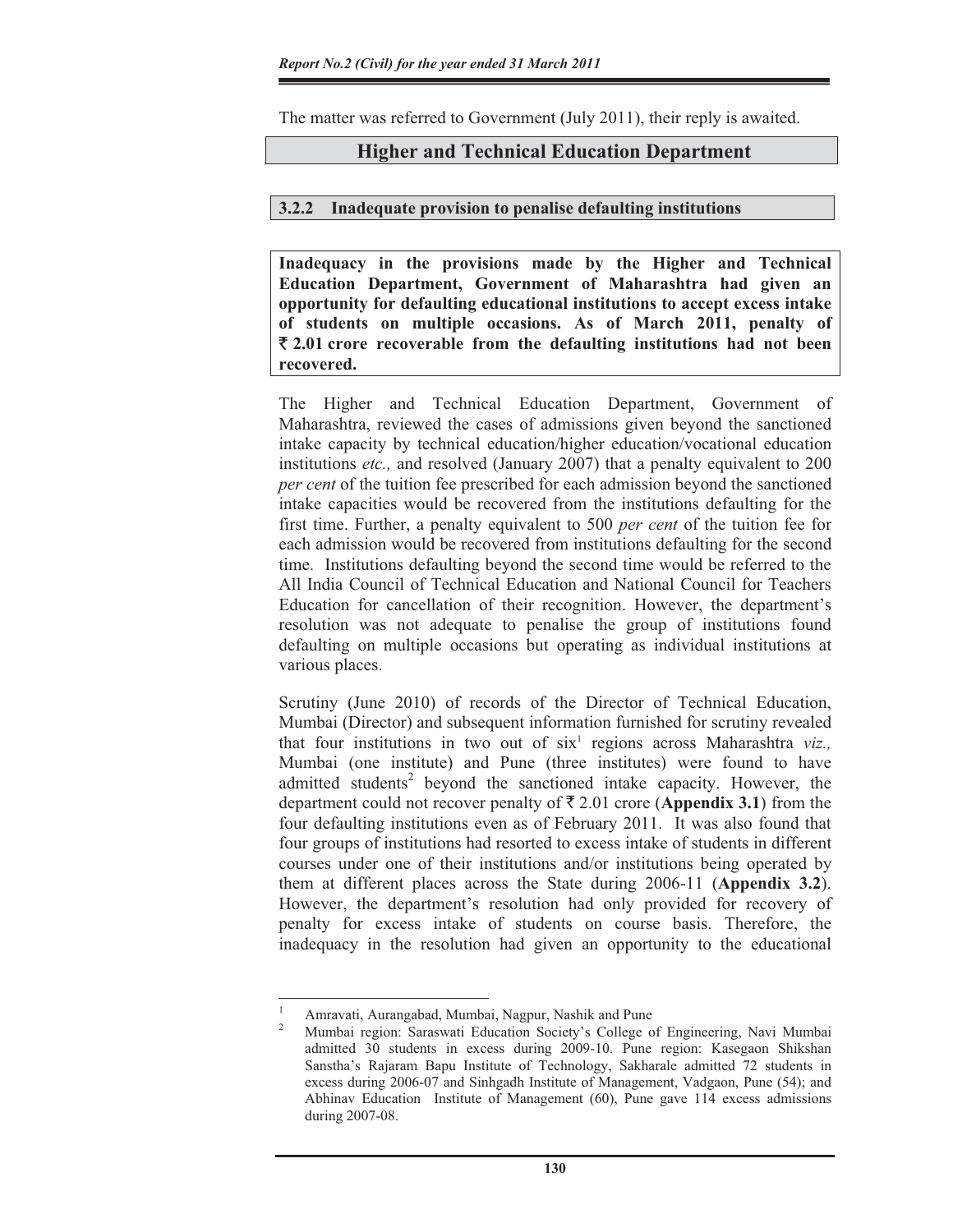institutions to accept excess intake on multiple occasions though they were already penalised for excess intake in some other course.

Failure to enforce its own directives regarding recovery of penalty at the prescribed rates from defaulting institutions resulted in non-recovery of penalty of  $\bar{\xi}$  2.01 crore. Further, the Government resolution failed to act as a deterrent. By resorting to excess intake in colleges under their control in other places or in other courses, they not only avoided penalty, but the students were denied the benefits in the form of academic support and infrastructure.

In reply, the Director stated (February 2011) that efforts were being made to recover the penalty from the four defaulting institutions.

The matter was referred (April 2011) to the Secretary to Government. Reply had not been received (October 2011).

#### **Home Department**

## **Maharashtra Maritime Board**

#### **3.2.3 Short levy of landing fees**

#### **Recovery of landing fees on** *ad hoc* **basis instead of at specified rates**  resulted in short levy of landing fees of  $\bar{\tau}$  1.08 crore.

As per Section 41 of the Maharashtra Maritime Board Act, 1996 (Act), every scale of rates and every statement of conditions framed by the Maharashtra Maritime Board (MMB) under the Act is to be submitted to the Government for sanction and shall have effect when so sanctioned and published by MMB in the official gazette.

Government of Maharashtra, Home Department (department) vide a notification dated 4 August 2001 issued the Maharashtra Maritime Board Landing and Shipping Regulations, 2001. The Schedule to the notification specified the landing and shipping fees with regard to  $six^3$  categories of commodities landed or shipped at minor ports in the State on the basis of their quantities. The rate of fees on goods loaded at multi-purpose jetties was fixed (August 2005) at 1.5 times of the rate applicable to captive jetties. As containers and containerised cargo were not classified as separate commodities under the notification, landing and shipping fees for containerised cargo were to be levied on the basis of the commodities loaded in the container.

Scrutiny (November 2010) of the records of the Chief Executive Officer, MMB, Mumbai revealed that M/s PNP Maritime Services had unloaded (August 2007 to November 2010) 3860 cargo laden containers having length

<sup>3</sup> 1.Chemicals; 2.Food and agricultural items; 3. Dry cargo; 4. Iron, Steel, Machineries and other Minerals and Metals; 5. Petroleum and Petroleum derivatives; and 6. Others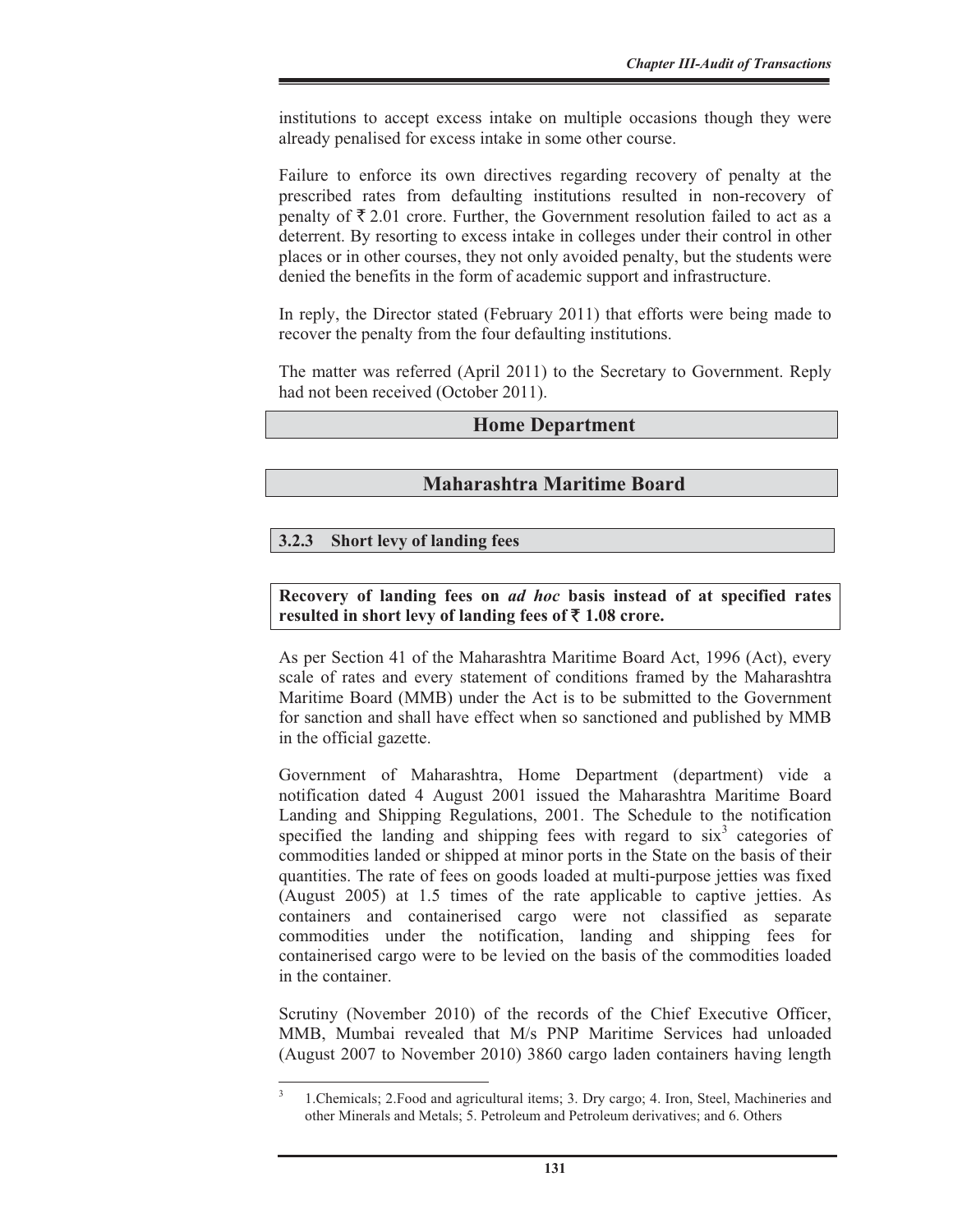of 20 feet each at their multipurpose jetty in Dharamtar creek. As the landing and shipping fees for cargo laden containers were still to be approved by the Government, the Chief Executive Officer, MMB directed (August 2007) the Regional Port Officer, Mora Group of Ports, MMB where Dharamtar creek jetty was located, to recover landing fees on an *ad hoc* basis at  $\bar{z}$  580 per container. This rate was approved by MMB on 20 October 2007. M/s PNP Maritime Services paid landing fees of  $\bar{\tau}$  22.39 lakh during August 2007 to November 2010.

The Board should have levied landing fees on the basis of the commodities loaded in the containers as specified by the notification dated 4 August 2001 which was prevalent at the time of landing. The commodities included ceramic tiles, raw cotton, steel sheets and steel coils. If the specific rates for each of these commodities had been applied as per the notification, the landing fees leviable would be  $\bar{\xi}$  1.30 crore. Therefore, the levy of landing fees on *ad hoc* basis and without approval of the notification for levy of landing fees for containerised cargo by the Government resulted in short levy of fees of ₹ 1.08 crore.

The Chief Port Officer, MMB replied (March 2011) that MMB had followed the international shipping practice and also the practice followed by non-major ports of Gujarat by levying the fees as per the sizes of the containers and not as per the contents therein. Regarding the issuance of a notification for the schedule of rates for containerised cargo, it had not yet been issued by the Government which had sought clarifications in respect of the request (February 2008) of MMB for issue of a notification.

The Government stated (July 2011) that the process to fix rates as per container cargo was in progress. The reply is, however, silent on nonapplication of the rates existing on cargo loaded/unloaded during August 2007 to November 2010.

## **Public Works Department**

## **3.2.4 Extra cost due to injudicious rejection of lowest offer**

## **Injudicious rejection of first call by the Government resulted in extra cost of** ` **3.47 crore on re-tendering.**

The work of construction of a major bridge across the Wardha river on Vedgaon Podsa Sirpur-Kagaz Nagar Road (M.D.R.19) was administratively approved (October 2005) by the Government at a cost of  $\bar{\xi}$  6.10 crore. The estimate of the work was technically sanctioned (October 2006) by the Chief Engineer (Public Works Region), Nagpur for  $\bar{\tau}$  5.94 crore. Sealed lump sum tenders in 'C' form were invited (May 2006) from eligible contractors. The offer of M/s Khare and Tarkunde construction, Nagpur *i.e.,* ` 9.57 crore  $(61.11$  *per cent* above the cost put to tender of  $\overline{\xi}$  5.94 crore) was found (January 2007) to be the lowest. As the power to accept the offer was beyond the competence of the Chief Engineer, he forwarded (February 2007) the bid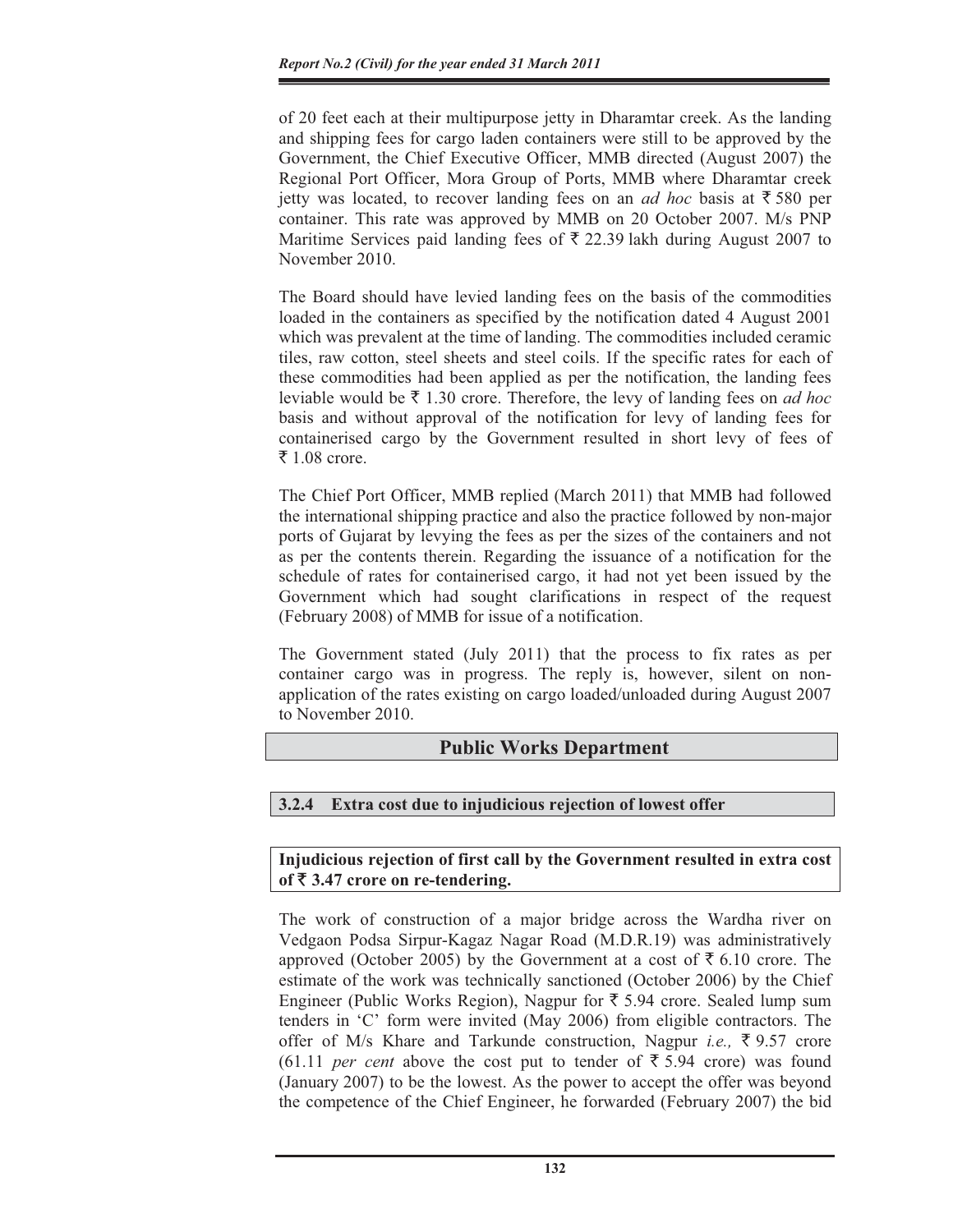to the Government for acceptance. While recommending the bid, the CE. brought to the notice of the Government that (i) the work site was situated in a very sensitive and backward area (ii) the contractor was very experienced and capable, and, (iii) the rates quoted by the contractor were reasonable and competition was adequate and proper. As per the directions of the Government, the negotiations were carried out on 22 August 2007, during which the contractor agreed to reduce his offer to  $\bar{\tau}$  8.98 crore, and extended validity of his offer up to 30 November 2007. The offer was, however rejected (November 2007) by the Finance Department on the ground of unreasonableness of rate and directed the department to invite fresh bids.

On retendering, (December 2007/Jan 2008) the offer of  $\bar{\tau}$  12.63 crore of the same contractor i.e. M/s Khare and Tarkunde was found to be the lowest. The lowest offer of  $\bar{\tau}$  12.63 crore was recommended (April 2008) to the Government by the C.E. on same ground which he put forth earlier at the time of the first call. The contractor reduced (December 2008) his offer by  $\bar{\xi}$  18 lakh and gave a negotiated offer of  $\bar{\xi}$  12.45 crore. The Public Works Department accepted (March 2009) the lowest offer. As the grounds on which the lowest offer at first call was recommended were identical at the time of second call, rejection of the lowest offer at the time of the first call by the Government proved to be injudicious and resulted in extra cost of  $\bar{\tau}$  3.47 crore.

On this being pointed out, the Executive Engineer, Public Works Division No. 2, Chandrapur stated (March 2010) that the Finance Department had rejected the lowest offer at the time of the first call citing the ground of unreasonableness of rates and had directed to re-invite tenders. The reply is not acceptable as both the calls were justified by the Chief Engineer on the same grounds and there was no increase in scope of work. The initial estimates of the department proved to be unrealistic, as the proposal for revised estimates amounting  $\bar{\tau}$  17.66 crore was forwarded (June 2010) to Government of India for sanction, which was awaited as of March 2011.

The matter was reported to Government (June 2011). Reply had not been received (October 2011).

#### **3.2.5 Extra cost to the exchequer**

**Allotment of work to a contractor other than the lowest tenderer resulted**  in extra cost of  $\bar{\tau}$  1.19 crore.

Tenders for the work of construction of the Cancer Hospital and Research Centre of Aurangabad, estimated to cost  $\bar{\tau}$  17.99 crore, were called for in November 2008. One of the tender conditions for qualification of bidders was that the bidders should have completed a similar work of not less than  $\bar{\tau}$  4.90 crore, commissioned and completed during last five years *i.e*, 2003-04 to 2007-08.

Scrutiny (September 2009) of the records of the Superintending Engineer, Public Works Circle, Aurangabad (SE) revealed that in response to the call for construction of the hospital, eight offers were received. The technical bids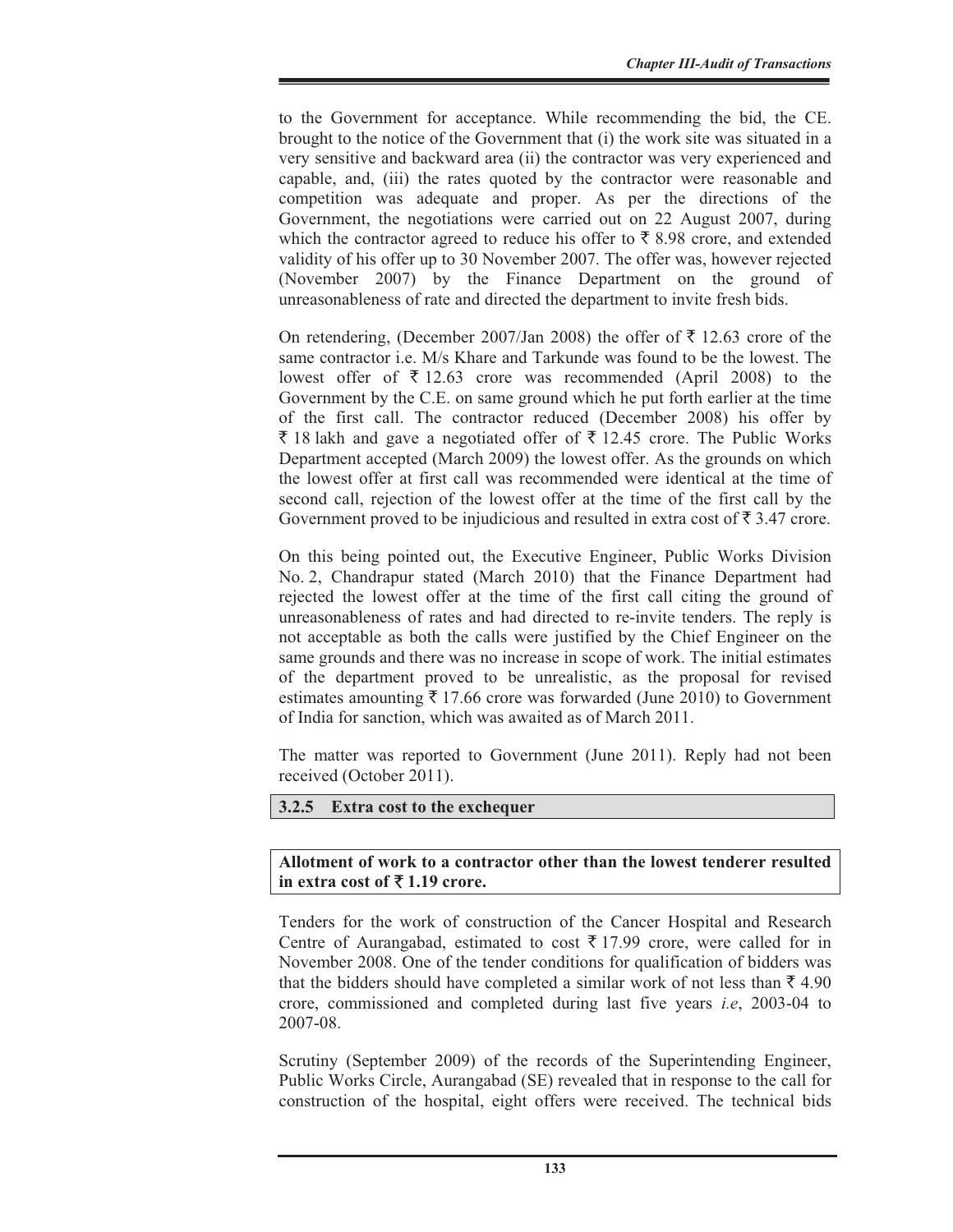submitted by contractors were opened by the SE and all the eight offers were found eligible. Thereafter, the financial bids were opened. The three lowest offers were contractor 'A' (9.99 *per cent* below the estimated cost), contractor 'B' (5.30 *per cent* below estimated cost) and contractor 'C' (3.33 *per cent* below estimated cost).

The SE recommended (December 2008) the offer of contractor 'A', who was the lowest bidder and had commissioned and completed similar works to the tune of  $\bar{\tau}$  6.05 crore during the last five years, to the Chief Engineer, PWD Aurangabad (CE) for acceptance. The CE rejected (December 2008) the offer of contractor 'A' on the ground that the works shown as completed were started before 2003-04. The offer of the second lowest bidder (contractor 'B') was not considered as he had filed papers relating to some sublet work for arriving at his financial turnover. The CE negotiated (December 2008) with a bidder (contractor 'C') and accepted his negotiated offer of 3.34 *per cent* below the estimated cost.

Thus, the injudicious rejection of the lowest tender resulted in extra burden of ₹ 1.19 crore.

The SE stated (September 2009) that the CE rejected the lowest offer on technical grounds and the work was awarded immediately to exhaust the budget allotment within the short span. The CE further stated (January 2010) that the documents submitted by contractor 'A' were cross-verified at the CE office level and it was noticed that the work of construction of an administrative building was not completed by him within the stipulated period. The reply of the SE is not acceptable because :

- (i) the qualification criterion was "commissioned and completed during last five years" and not "commenced and completed during last five years" as interpreted by the department, and,
- (ii) the procedure for opening of tenders under the 'Two Envelope System' and the bid document**s** stipulate that envelope No.2 (i.e. the financial bids) should be opened only if the contents of envelope No.1 (technical bids) are acceptable to the department. The fact that envelop No. 2 was opened indicated that the contractor had satisfied the qualifications criteria. This was also confirmed (December 2008) by the SE in his confidential letter to CE.
- (iii) Further, as per Rule 208 of the Maharashtra Public Works Manual, if it is proposed to accept tenders other than the lowest or by negotiations, the decision should not be taken by an individual officer but by a committee specifically constituted for this purpose as laid down in Appendix-11 of MPW Manual. No such committee was formed and the CE rejected the lowest offer of contractors 'A' and 'B'

The matter was reported to Government in May 2011. Reply has not been received (October 2011).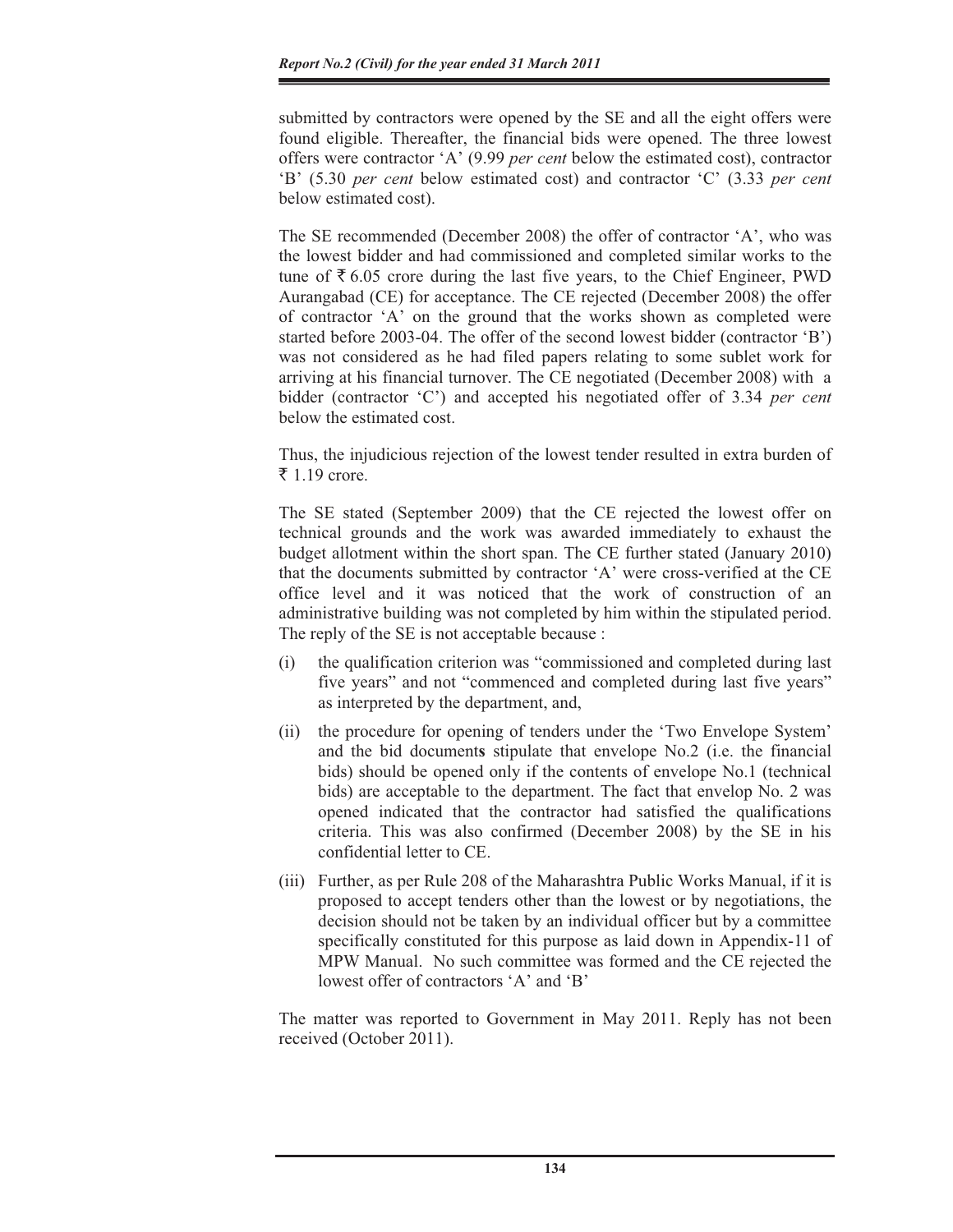## **Rural Development and Water Conservation Department**

#### **3.2.6 Wasteful expenditure on construction of minor irrigation tank**

#### **Inadequate supervision and irregular execution of repairs resulted in wasteful expenditure of** ` **three crore on a minor irrigation tank.**

The Irrigation Department of the Government of Maharashtra had resolved (February 2003) that all proposals to the Central Design Organisation  $(CDO)^4$ for setting right any leakages/defects should be routed through the Government for recommendations and guidance.

The Rural Development and Water Conservation Department, Government of Maharashtra (Department) accorded (March 1999) administrative approval for construction of a minor irrigation (MI) tank at Nishnap, Taluka Bhudargad, District Kolhapur for  $\overline{\xi}$  1.77 crore<sup>5</sup>. Technical sanction was accorded (April 1999) for  $\bar{\tau}$  1.18 crore for the project. The objective of construction of the MI tank was to create water storage of 1075 cu m and irrigation potential of 165 ha. The Executive Engineer (EE), Minor Irrigation Division (Local Sector), Kolhapur awarded (September 1999) the work to a contractor M/s Ashwini Construction at  $\bar{\xi}$  1.20 crore (11.30 *per cent* above the estimated cost). The work was to be completed by March 2002. The contractor was responsible for setting right defects, if any, noticed in the work during the defect liability period *i.e.,* for one year after completion of the work.

Scrutiny (September 2010) of records of the EE revealed that the contractor had completed (May 2004) the work, including gorge filling, at a cost of  $\overline{2}$ , 2.87 crore and water was stored in the dam for the first time during the monsoon of 2004. After filling of the tank, it was noticed that there were leakages from it, due to which the water drained out by December 2004. The EE had not taken any immediate action to get the defects rectified and as a result, the water stored during the monsoon drained out by December every year. Due to soil erosion caused by leakages of the dam, nearby fields were flooded with sand, stones *etc*. The EE had handed over (March 2006) to the Tahsildar, Bhudargad, a cheque for  $\bar{\tau}$  4.67 lakh for distribution to the affected farmers as compensation.

The EE awarded (April 2006 and March 2007) the repair works<sup>6</sup> to two contractors and the same were completed in October 2007 and June 2008. The repair work proposal was not forwarded to the Government, which was in contravention of the Irrigation Department's directives mentioned above. The EE got the repair works done at a cost of  $\bar{\tau}$  10.78 lakh out of the security deposit withheld, at the risk and cost of the original contractor. Incidentally, it was also noticed that in reply to a Starred Question<sup>7</sup> raised by the State

<sup>4</sup> Functions of CDO are designing the earthen dams, their spill ways, canals *etc.*  $\frac{5}{2}$  Project of the interior cannon long a count of  $6 \times \frac{3}{2}$  4.20 cannon long 2004.

Revised administrative approval was accorded for  $\bar{\tau}$  4.20 crore in June 2004

Cement grouting and flank wall of Head Regulator *etc.,* <sup>7</sup>

Starred Question No. 1500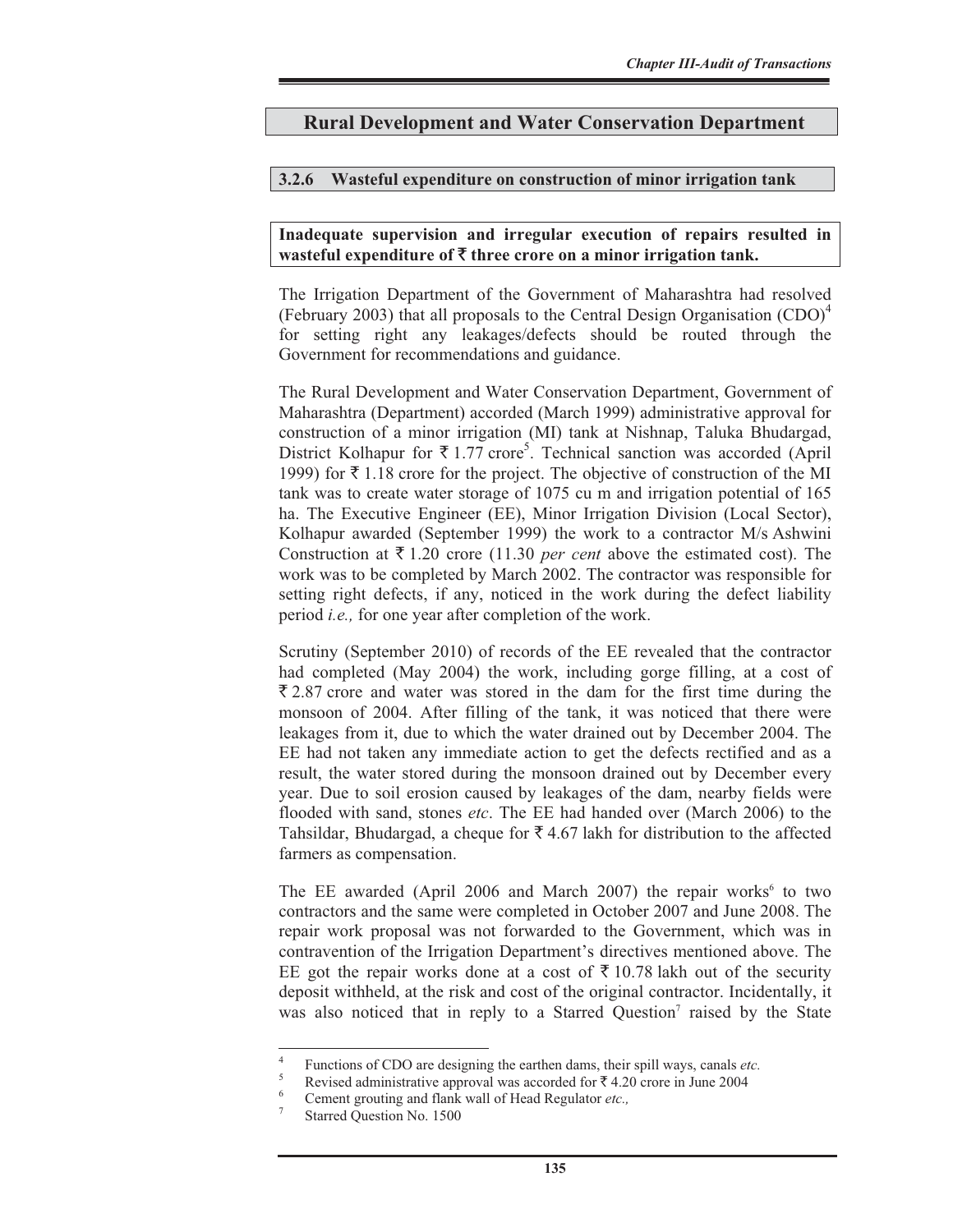Legislature, the EE stated that there were no leakages in the dam, which was incorrect.

The Superintending Engineer, Vigilance and Quality Control, Mumbai Circle on his visit (August 2008) to the MI tank opined that the quality of construction of the dam was not proper and the details of quality control test results were not kept on record. This indicated that the MI Division, Kolhapur had not adequately supervised<sup>8</sup> the construction work.

Further, the Superintending Engineer, Dam Safety Organisation (SE, CDO), visited (December 2008) the dam and pointed out that the MI tank may burst and Karadwadi, a nearby village may be submerged. As the repairs could not arrest the leakages, the Chief Engineer decided (April 2009) to break the gorge filling at base feet of 10m to make a channel for flow of water in a natural way so as to avoid any possible disaster. Accordingly, an expenditure of  $\bar{\xi}$  22.54 lakh was incurred for breaking the gorge, out of which  $\bar{\tau}$  12.58 lakh had already been paid as of June 2010.

When pointed out, the CE agreed (January 2011) that there were leakages from the MI tank and it was decided to make a channel for flow of water in a natural way so as to avoid any possible disaster.

The reply did not specify the action taken for inadequate supervision and the reasons for delay in getting the repair work done. However, the fact remained that the expenditure of  $\bar{\tau}$  three crore<sup>9</sup> incurred on construction of the MI tank and its repairs was wasteful as it did not serve the purpose for which it was constructed.

The matter was brought to the notice of the Government in July 2011. Reply had not been received (October 2011).

## **Tourism and Cultural Affairs Department**

#### **3.2.7 Unfruitful expenditure and blocking of funds**

**Incurring expenditure for development of tourism without obtaining approval for change in use of land resulted in unfruitful expenditure of**   $\bar{\mathbf{\mathsf{z}}}$  30.73 lakh and blocking of funds of  $\bar{\mathbf{\mathsf{z}}}$  74.27 lakh

As per Section 44 of the Maharashtra Land Revenue Code, 1966, if a land holder holding non-agricultural land wishes to use it for another nonagricultural purpose<sup>10</sup>, he should apply to the Collector for permission. The Collector may, after due enquiry, either grant or refuse permission.

<sup>8</sup> Appendix 24 (Schedule of powers referred in Rule 11) of the Maharashtra Public Works Manual provides for check of measurements at 100 *per cent* and 5 *per cent* by the Deputy Engineer and Executive Engineer respectively. 9

Construction of MI tank  $\bar{\tau}$  2.87 crore +  $\bar{\tau}$  12.58 lakh spent on paving way for the stored

water to drain out  $=\bar{\tau}$  3 crore<br>To use for the purpose other than the purpose for which land is held *i.e.* change of land use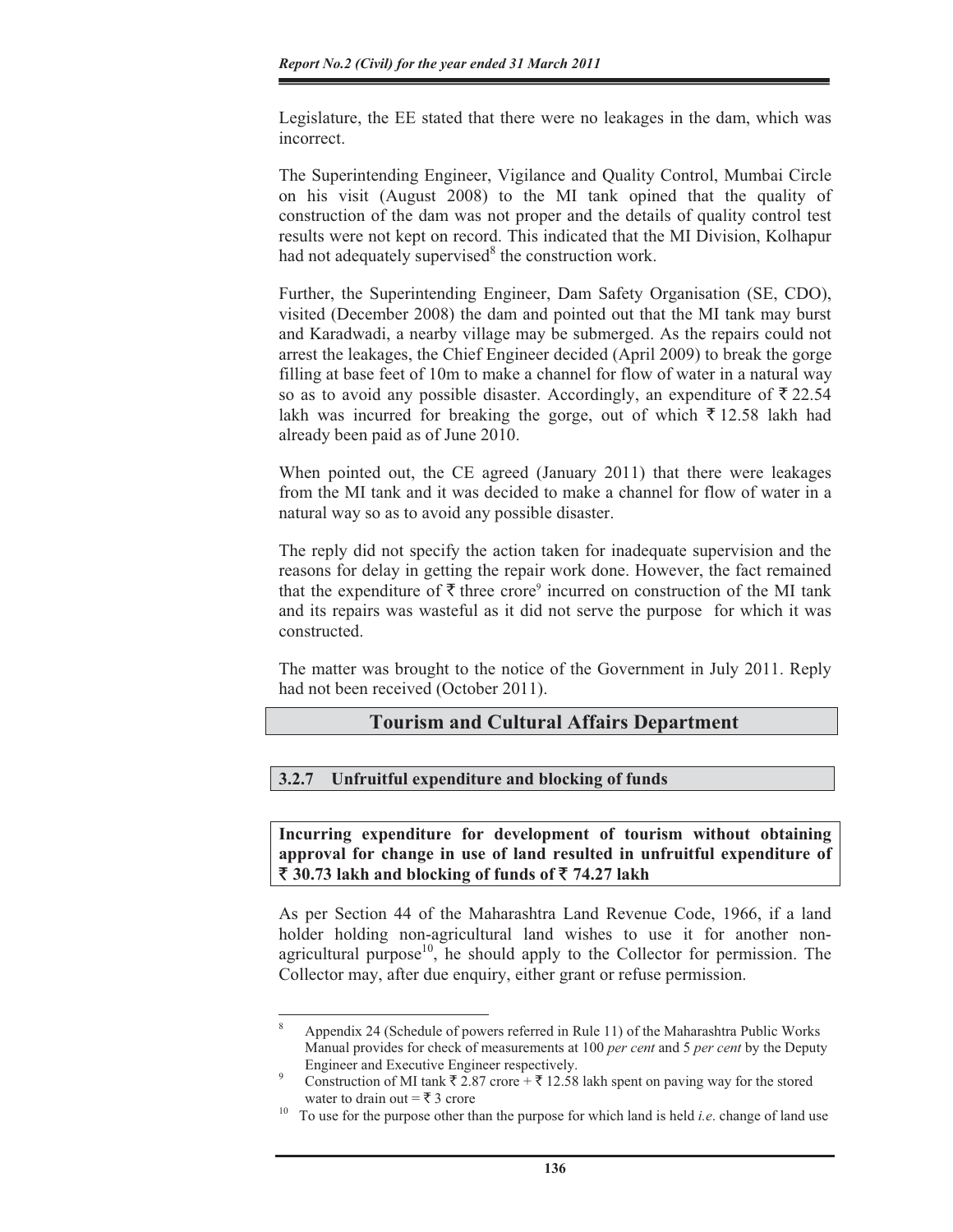The Executive Engineer, Environmental Engineering Division, Buldhana acquired (1976) 1325.20 acres of land for the construction of a dam in Buldhana district. After completion of the dam, the dam along with 64 acres of the unutilized portion of land, was handed over (1998) to the Nagar Parishad (NP), Buldhana. Of this, 14 acres of land was proposed (August 2006) to be developed as a tourist spot. For this project, an estimate of  $\bar{\tau}$  6.25 crore was submitted to the Tourism and Cultural Affairs department, Government of Maharashtra through the Collector, Buldhana. The project was administratively approved (July 2007) by the Government, which sanctioned  $\bar{\tau}$  1.05 crore for works like construction of compound wall and entrance gate, internal road and pedestrian path, garden development including floriculture development, grass lawn and community toilet.

Scrutiny (February 2010) of records of the Collector, Buldhana revealed that  $\bar{\xi}$  1.05 crore was released (February 2008) to the NP for execution of the above works. A total expenditure of  $\bar{\tau}$  30.73 lakh was incurred as of October 2008 towards construction of internal roads  $(\overline{\xi}, 20)$  lakh), compound wall  $(\bar{\mathfrak{F}} 7.17 \text{ lakh})$  and community toilet ( $\bar{\mathfrak{F}} 3.56 \text{ lakh}$ ). While the works started in March 2008 were in progress, the Collector, Buldhana directed (September 2008) the NP to stop the ongoing works, as no prior permission for change in use of land for tourism purposes had been taken by the NP from the Revenue and Forests Department.

The project for development of the tourist spot was stopped by the Collector who had himself forwarded the proposal in his capacity as the Member Secretary, District Planning Committee. This resulted not only in blocking of funds of  $\bar{\tau}$  74.27 lakh for three years but also in unfruitful expenditure of ` 30.73 lakh on works already executed.

On this being pointed out, the Collector, Buldhana stated (February 2010) that a proposal for post-facto sanction for change in use of land had been forwarded (October 2008) to the Government, whose approval was awaited (April 2011).

The reply is not acceptable as the work was taken up without approval for the change in use of land from Revenue and Forests Department as required under provisions of Section 44 of the Maharashtra Land Revenue Code, 1966.

The matter was referred to the Government (May 2011). Reply had not been received (October 2011).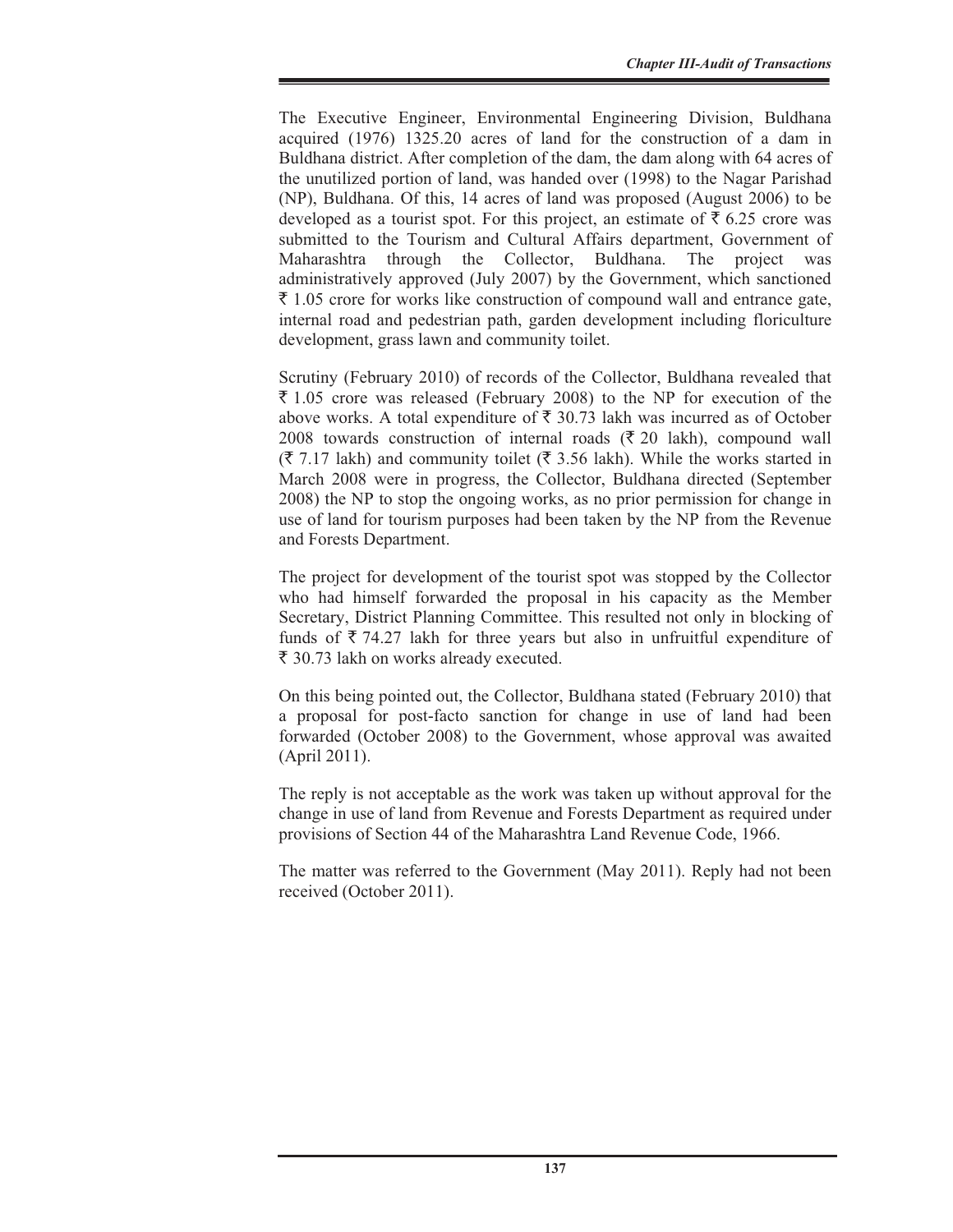## **Water Resources Department**

#### **3.2.8 Avoidable extra expenditure**

#### **Incorrect charge of Central Excise duty on cost of fabrication at a work**  site resulted in undue benefit of  $\bar{\mathbf{z}}$  4.95 crore to contractors.

As per Central Excise Tariff 2005-06 (CET) read with general exemption notification number 51 (with effect from 28 February 2005), structures or parts involving iron gates or steel plates fabricated at site for use in construction work attract no Central Excise duty. Five contracts of fabrication and erection of radial gates, vertical lift gates and other allied works were awarded (between 2005-06 and 2008-09) to four<sup>11</sup> contractors in three<sup>12</sup> divisions.

Scrutiny (April 2009, January and September 2010) of the detailed estimates and contract documents revealed that Central Excise duty at 16.32 *per cent ad valorem* on the fabrication cost of different components of steel was included at the time of framing the estimate in the rate analysis of items of Schedule 'B' of the contracts. The contractors were, however, not required to pay Central Excise duty if they fabricated the components of the gates from the steel plates and accessories brought to the work site. The Chief Engineer, (CE) Aurangabad had ordered (January 2010) all Executive Engineers (EE) to get challans from the contractors in support of payment of excise duty or to recover the amount from them as the element of excise duty was included in the estimates. No amount was recovered on this account.

Thus, inclusion of Central Excise duty in the cost of fabrication of the steel components without taking cognizance of the Central Excise duty exemption notification resulted in undue benefit of  $\bar{\tau}$  4.95 crore to the contractors as well as extra avoidable expenditure on the works (**Appendix 3.3**).

The EE, Lendi Project Division, Degloor, District Nanded replied (April 2009) that the amount would be recovered from the contractors if they failed to submit proof of remittance of Central Excise duty, but in May 2011, he stated that he had obtained an indemnity bond from the contractor which indemnified the Government against any demand arrived in this behalf from any statutory authority. The EE, Amravati Project Construction Division, Amravati replied (February 2011) that the rates in the tender were considered with the prevailing Sales Tax, Central Excise *etc*. and finally approved by the competent authority. The EE, Lower Terna Canal Division No.2, Latur replied (May 2011) that he had asked for the challans from the contractor and on receipt the same would be submitted.

M/s Sharda Construction and Precision Technofab & Engineering (J.V.), Nanded, M/s Aarti Infra Project Pvt. Ltd., Nagpur (Two works), M/s Shri Swami Samarth Engineers,

Pune and M/s Ajay Deep Construction Pvt. Ltd.<br><sup>12</sup> Lendi Project Division, Degloor, District Nanded, Amravati Project Construction Division, Amravati and Lower Terna Canal Division No.2, Latur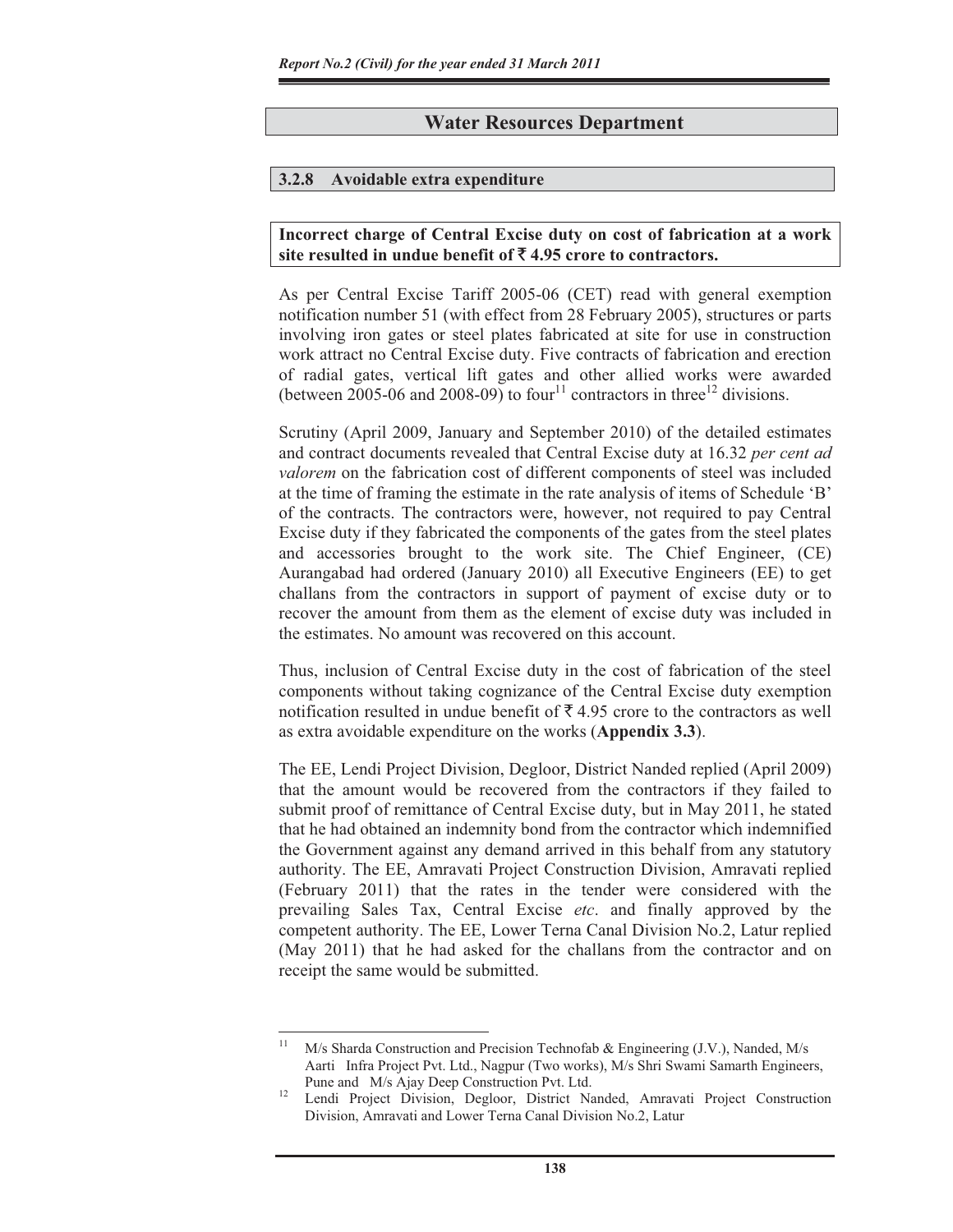The replies are not acceptable as it was required by the department to take cognizance of the Central Excise duty exemption notification while framing the estimates.

The matter was referred to the Government (April 2011). Reply was awaited (October 2011).

#### **3.2.9 Undue benefit to a contractor**

**Irregular release of payment on an extra item rate list in deviation of**  contract conditions resulted in extending of undue benefit of  $\bar{\tau}$  3.44 crore **to the contractor.** 

Work of construction of the Kumbhe Dam under the Kal-Kumbhe Hydroelectric Project including the work of the approach road was awarded (March 2005) to M/s Dhariya Construction Pvt. Ltd., for  $\bar{\tau}$  37.86 crore, which was 26.60 *per cent* above the estimated cost of  $\bar{\xi}$  29.90 crore. The work was to be completed in 36 months.

Para 3.5.2 of the contract provided that the contractor's claims for increases in the contract rates in respect of extraordinary hardness of material, presence of different types of geological constituents requiring increased drilling efforts, increased consumption of explosives, labour and machinery were not to be considered. Further, as per the tendered rates, excavation in normal hard  $rock^{13}$ was payable at  $\bar{\tau}$  158.20 per cu m.

Scrutiny (September 2009) of the records of the Executive Engineer (EE), Raigad Irrigation Division, Kolad revealed that the contractor had requested (December 2006 and January 2007) the EE for release of the extra expenditure incurred by him on deployment of additional manpower *etc.,* for blasting extraordinarily hard rock while excavating for the cut off trench. Accordingly, while paying (March 2009) the  $35<sup>th</sup>$  Running Account bill (up to date payment :  $\overline{\xi}$  45.32 crore) to the contractor, an extra item rate list (EIRL) pertaining to excavation in hard  $rock^{14}$  was sanctioned by the Chief Engineer, Water Resources, Konkan Region (CE). Against the extra item,  $\bar{\tau}$  4.87 crore  $(\overline{\xi})$  684.10 per cum<sup>15</sup> X 71149.29 cum) was paid to the contractor. This violated Para 3.5.2 of the contract and resulted in undue benefit of  $\bar{\xi}$  3.44 crore<sup>16</sup> to the contractor. Further, only 40 *per cent* of earthwork of the dam was completed even after a lapse of 50 months due to opposition from

<sup>&</sup>lt;sup>13</sup> Item no. 4 (a) of Schedule B of the contract: Excavation for cut of trench and foundation and drains in hard rock exceeding 1.5 m in width by blasting including depositing the excavated material as directed with all leads and lifts including dressing (this includes

boulders of size excluding 0.1 cum)<br><sup>14</sup> Item no 8 on EIRL: Excavation in extra hard rock exceeding 1.5 m in width by blasting including depositing the excavated material as directed, with all leads and lifts including dressing *etc.*, complete 15 The CE sanctioned (October 2007) the item at ₹ 459.35 per cum, which was further

revised by the CE to ₹ 684.10 per cum in November 2008<br><sup>16</sup> (71149.29 cum X ₹ 684.10) –[(71149.29 cum X ₹ 158.20) + 26.60 *per cent*] =

 $\overline{\xi}$  3.44 crore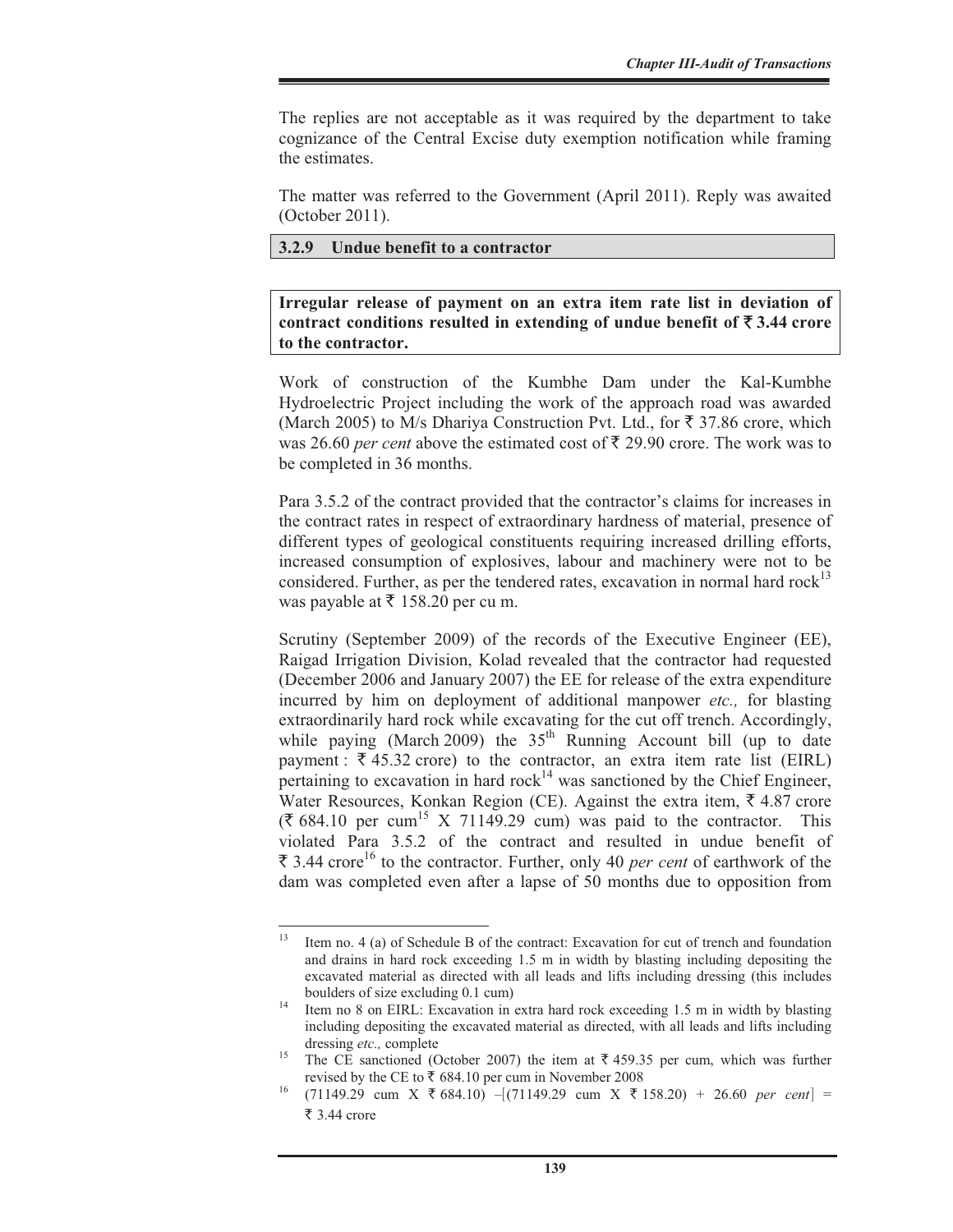nearby farmers. The contractor was granted extensions from time to time up to May 2013.

In reply, the Government stated (July 2011) that the additional expenditure was sanctioned as per Clause 14 of the contract, which provided that payment for additions and alterations of any class of work for which no rate was specified in the contract would be made as per the Schedule of Rates or rates mutually agreed by the EE and the contractor. Further, the Maharashtra Engineering and Research Institute, Nasik had also confirmed the extraordinary hardness of the rock.

The reply is not acceptable since Clause 14 of the contract was not attracted. The clause refers to additions and alterations to work which had not been contemplated. Here the item of work for which additional payment has been made *i.e.,* 'extraordinary hardness of rock' was already included in the contract and under Para 3.5.2 of the contract, such payments were prohibited on this ground.

## **3.2.10 Double payment for work included in tender specifications**

## **Payment of items already envisaged in tender conditions resulted in excess payment of** ` **2.61 crore to a contractor**

The work of planning, designing, providing and erecting vertical lift type mild steel gate of size 15 x 11m for the Sarangkheda barrage project including hoisting arrangements with all appurtenant works and testing at Taluka Shahada District Nandurbar was awarded (August 2000) on lump sum contract basis to M/s Ketan Construction Ltd (J.V.) at a cost of  $\bar{\xi}$  47.08 crore for completion within 72 calendar months.

Clause 4.22.1 of the agreement executed with the contractor provided that the steel surfaces should be painted, after cleaning with solvent and with sand or grit blasted for rust mill scales and other tightly adhering objectionable substances, as envisaged in the Indian Standard Specification (14177:1994) which was a guideline for painting systems like hydraulic gates and hoists.

Scrutiny (January 2011) of the records of the Executive Engineer (EE), Dhule Medium Project Division No.1, Dhule, revealed that an item of painting work included sand blasting in the tender document and agreement executed with the contractor. However, the Chief Engineer (CE) accorded (June 2009) a separate technical sanction to the estimate for sand blasting of steel surface amounting to  $\bar{\xi}$  2.67 crore. The Superintending Engineer, Nashik Irrigation Circle, Dhule (SE) accorded (August 2009) sanction for payment on the basis of the extra item rate list (EIRL) for execution of the item of sand blasting amounting to  $\bar{\xi}$  2.62 crore. Accordingly, the EE (November 2009) paid  $\bar{\xi}$  2.61 crore to the contractor for the sand blasting. Thus, the payment made to the contractor for an item, the cost of which was already included in his agreement, was avoidable and resulted in double payment for the same item of work.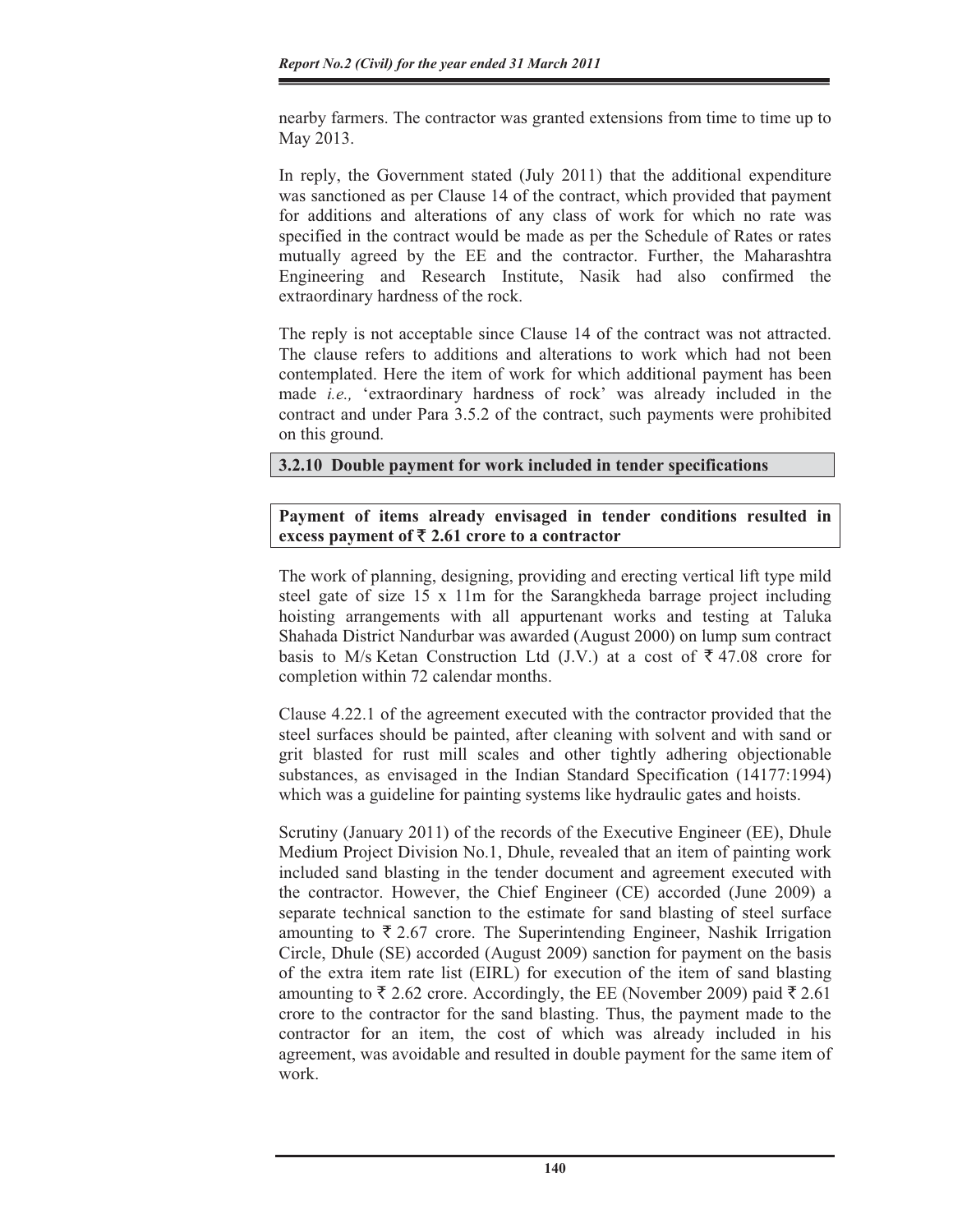On this being pointed out, the EE (January 2011) stated that there was no provision in the estimate for sand blasting and painting of various gate parts, hoisting mechanisms, pylons, hoist bridges, walkways *etc*., and thus the additional amount for execution of this work was sanctioned by the CE (under Clause 6) as per the provisions of the agreement.

The reply is not acceptable, as the item of work of sand blasting was already included in the scope of work of painting given in the tender. As per Rule 192 of the Maharashtra Public Work Manual, no allusion is made in the contract to the departmental estimate of the work, Schedule of Rates, or quantity of work to be done. Therefore, the cost of this work was already included in the value of the turnkey contract awarded to the contractor. Thus, the extra payment for preparing surface was contradictory to the specifications provided in agreement and the codal provisions.

The matter was reported to Government in April 2011. Reply was awaited (October 2011).

## **Konkan Irrigation Development Corporation**

#### **3.2.11 Excess payment to a contractor**

**Incorrect method adopted for calculating payments for quantities executed beyond 125** *per cent* **for construction and raising of the height of a dam, resulted in excess payment of**  $\bar{\mathbf{\xi}}$  **2.01 crore.** 

The construction of a dam and ancillary work under the Berdewadi Minor Irrigation Scheme was awarded (December 2000) to M/s P.I. Rachkar & Company, Akluj and Mahalaxmi Earthmovers Joint Venture (contractor) for a tender cost of  $\bar{\tau}$  5.89 crore which was 6.12 *per cent* below the estimated cost of  $\bar{\xi}$  6.27 crore based on the Schedule of Rates (SoR) for the year 1995-96. A comparative statement of the SoR of 1999-2000 (prevalent during 2000-01) with the SoR 1995-96 indicated that the estimated cost should have been  $\bar{\xi}$  7.35 crore. As such, the tendered cost of  $\bar{\xi}$  5.89 crore was 19.90 *per cent* below the estimated cost at the time of inviting (August 2000) the tender.

Scrutiny (February 2011) of records of the Executive Engineer (EE), Minor Irrigation Division, Oras, District Sindhudurg, under the Konkan Irrigation Development Corporation (KIDC) revealed that the executed quantities of seven items of works exceeded the estimated quantities by more than 25 *per cent*. This attracted the provision of Clause  $38^{17}$  of the contract between KIDC and the contractor.

<sup>17</sup> Clause 38 of the contracts provides that if the quantities actually executed exceed the quantities specified in the tender by more than 25 *per cent*, payment for such excess quantities will be made at the rates derived from the current schedule of rates (CSR) and in the absence of such rates, at the prevailing market rates, the said rates being increased/decreased, as the case may be, by the percentage by which the total tender amount bears to the estimated cost of the work as put to tender based upon the schedule of rates applicable to the year in which the tenders were invited.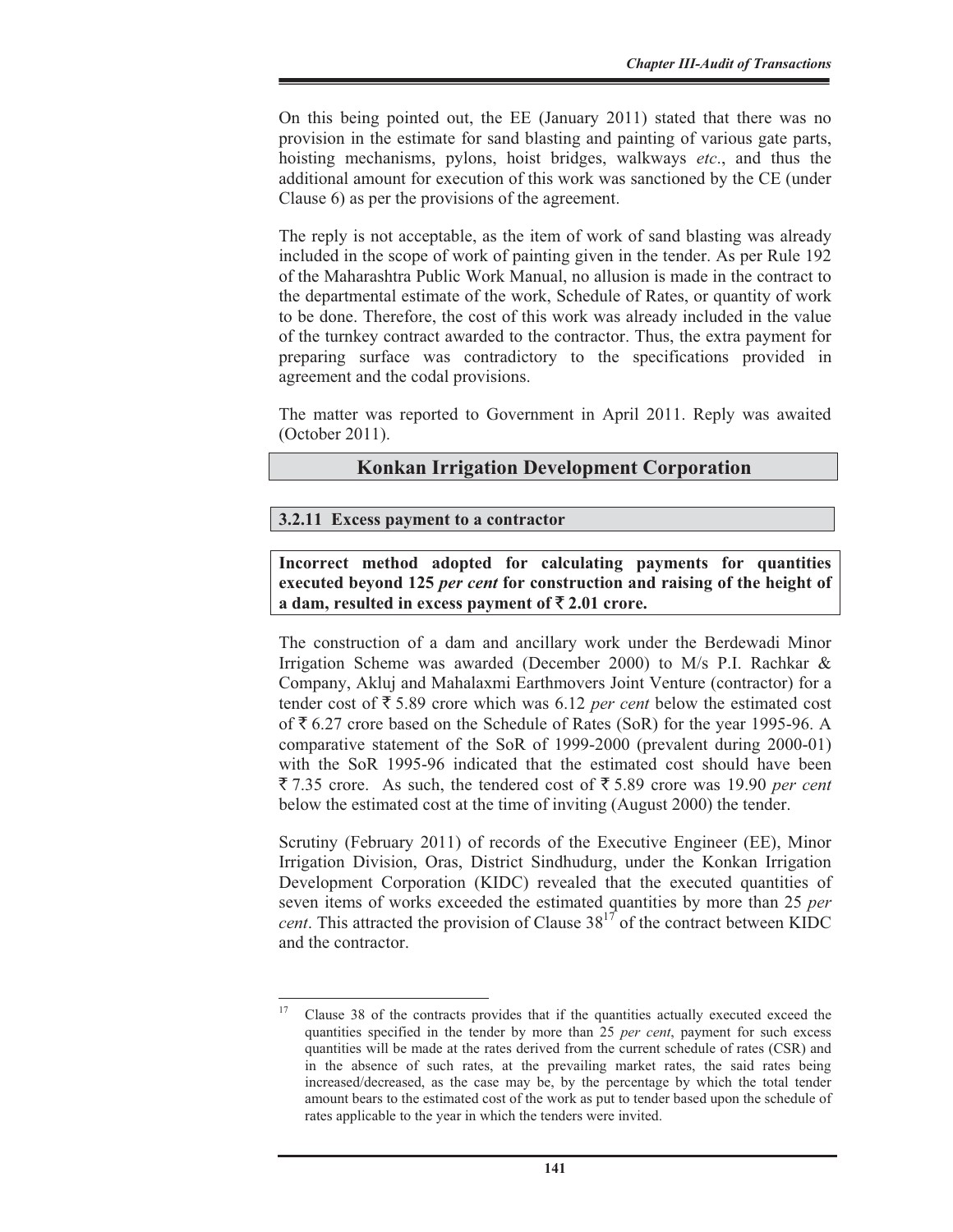Further scrutiny revealed that as per a KIDC Resolution (April 2007), the height of the dam under the Berdewadi Minor Irrigation Scheme was required to be increased to enhance the capacity of the dam. This work<sup>18</sup> worth  $\bar{\tau}$  17.82 crore was also entrusted (December 2007) to the same contractor (payment of which was to be regulated under clause 38) without inviting fresh tenders. It was also noticed that executed quantities of five items of the work were exceeded by more than 25 *per cent* of the respective estimated quantities.

The payment for quantities beyond 125 *per cent* of the tendered quantities should have been regulated by the percentages by which the tendered costs were at variance with the estimated cost put to tender, based on the Schedules of Rates applicable to the year in which the tenders were invited. Thus, the payments for quantities beyond 125 *per cent* of the tendered quantities were to be made based on the rates prevailing at the time of execution of work reduced by 19.90 *per cent*. However, while making payments for executed quantities beyond 125 *per cent*, no deductions were made in respect of the work of construction of the dam while in respect of the work of raising the height of the dam, only 6.12 *per cent* was deducted.

Thus, the incorrect method adopted for calculating payments for quantities executed beyond 125 *per cent* for construction and raising of the height of the dam, resulted in excess payment of  $\bar{\tau}$  2.01 crore on items of work detailed in **Appendices 3.4** and **3.5**.

In reply, the EE stated (May 2011) that the estimate for increasing height of the dam was reduced by 6.12 *per cent i.e.,* tendered percentage in accordance with the provisions of Clause 38 of the agreement.

The reply is not tenable as the rates should have been reduced by 19.90 *per cent* and not by 6.12 *per cent* as provisions under Clause 38 discussed above.

The matter was referred to the Government (April 2011); reply has not been received (October 2011).

## **Godavari Marathwada Irrigation Development Corporation**

**3.2.12 Avoidable extra expenditure due to non-finalisation of tenders within validity period** 

There was an extra cost of  $\bar{\tau}$  79.08 lakh due to failure to complete the **tender procedure in time.** 

As per rule 217 and 218 of Maharashtra Public Works Manual, the acceptance of tender should not take more than 30 days, 60 days and 90 days after opening of tenders at the level of Executive Engineer, Superintending Engineer and Chief Engineer respectively. After the competent authority has communicated decision regarding acceptance of tender to the Executive

<sup>&</sup>lt;sup>18</sup> Mention was also made in Paragraph 2.1.9.3 of AR 2009-10 about the incomplete work of increase in height of dams under Berdewadi Minor Irrigation Scheme.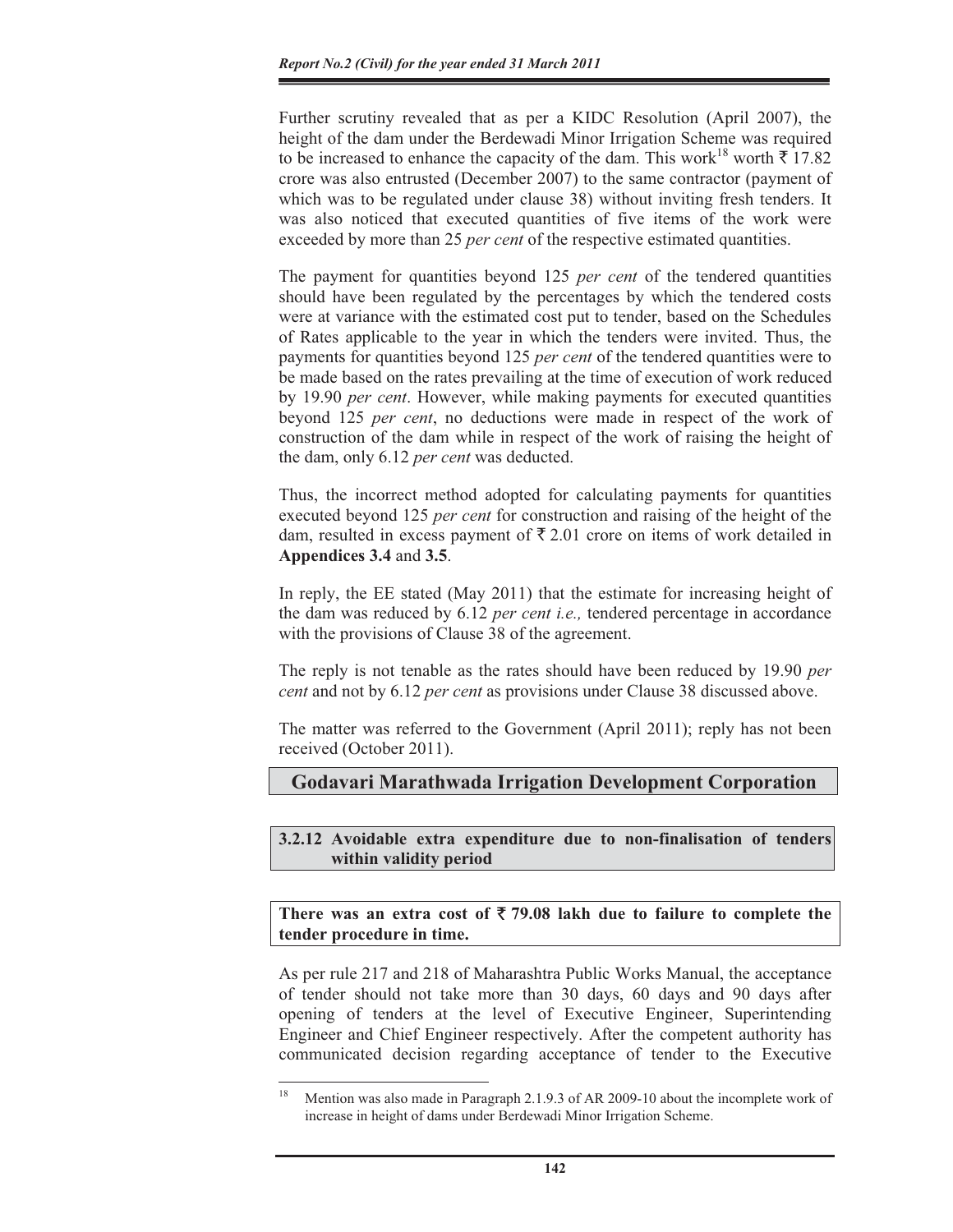Engineer, the latter officer shall intimate the contractor the decision regarding acceptance and execute the contract on behalf of the Government.

Government of Maharashtra (July 1999) accorded administrative approval to Nandur Madhameshwar Project and its appurtenant works at a cost of  $\bar{\xi}$  578.37 crore. Accordingly, technical sanctions to detailed estimates costing  $\bar{\xi}$  3.40 crore for construction of four weirs on downstream of Mukane Dam at Janori, Gonde Padoli, Nandur Vaidya, Nandgaon (Pagremala) were accorded (October 2007) by the Chief Engineer, Irrigation Department, North Maharashtra Region, Nashik. Tenders for the construction of four weirs estimated to cost  $\bar{\tau}$  3.27 crore were called in November 2007. In respect of two works<sup>19</sup> they were opened on 22 January 2008 and for remaining two works<sup>20</sup> on 27 February 2008. The offers were valid for a period of 120 days from the date of opening of tenders and thereafter, until the same were withdrawn by notice in writing by the tenderers.

Scrutiny (June 2010) of the records of the Executive Engineer, Nandur Madhameshwar Project Division, Nasik (EE), a division under the control of Godavari Marathwada Irrigation Development Corporation (GMIDC), revealed that the CE had accepted (March 2008) the offers of four tenders of lowest bidders amounting to  $\bar{\tau}$  3.42 crore (ranging from 4.78 *per cent* to 4.81 *per cent* above estimated cost put to tender). Thereafter, the Superintending Engineer (SE), Command Area Development Authority (CADA), Ahmednagar requested (31 March 2008) the Executive Director (ED), GMIDC, Aurangabad to give computer codes for the works and permission to issue work orders for starting the works as per the requirement of Government. However, there was no reply from GMIDC till completion of the validity period. The contractors requested (July, August and September 2008), the SE to cancel their bids in view of non- receipt of work orders and increase in cost of construction materials. The SE cancelled the bids in September 2008.

A consolidated tender for four weirs was recalled in December 2008 and the lowest offer at 29 *per cent* above the original estimates for  $\bar{\tau}$  4.21 crore was approved (July 2009) for acceptance by the Chief Engineer and a work order was issued in November 2009. Thus, due to non-receipt of permission from ED, GMIDC for issuance of work order to contractor and to allot computer codes, the work order was not issued to contractor and entire tendering procedure was not completed within validity period of offer. This resulted in extra cost of  $\bar{\tau}$  79.08<sup>21</sup> lakh besides delay in execution of the works.

The ED, GMIDC stated (June 2011) that proposal for grant of permission was submitted to Chairman of GMIDC on 11 April 2008 but permission was not received from him till date of expiry of validity period. The reply of the ED was an acceptance of extra cost of  $\bar{\tau}$  79.08 lakh to Government exchequer.

<sup>&</sup>lt;sup>19</sup> I) Weir at Gonde Padoli II) Weir at Nandgaon(Pagremala)

<sup>&</sup>lt;sup>20</sup> I) Weir at Janori II) Weir at Nandur Vaidya

Accepted offer on retendering :  $\bar{\tau}$  4.21 crore (-) lowest offer :  $\bar{\tau}$  3.42 crore =  $\bar{\tau}$  79 lakh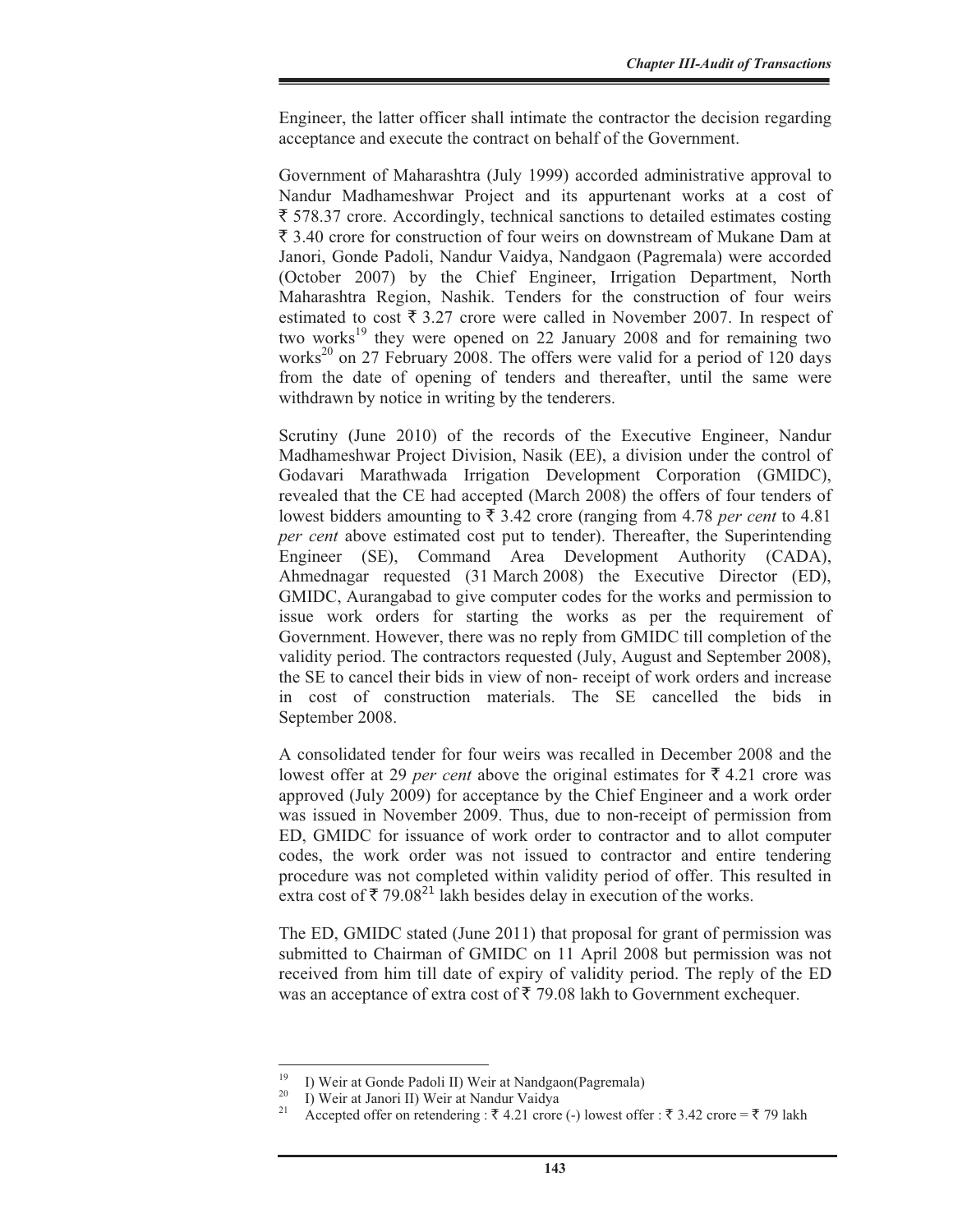Secretary, Water Resources Department, Government of Maharashtra (July 2011) stated that permission to issue work orders were submitted to Chairman GMIDC to ascertain the financial liabilities and priorities of works to be taken during financial year 2008-2009. Meanwhile contractor withdrew their offer which resulted in non-finalization of tender. The work was finally got executed by floating a consolidated tender at 29 *per cent* above the estimated cost.

The reply of Government was not acceptable as the financial liability and priority of works should have been determined before issue of tender notice. Further, there was no propriety in keeping matter pending for a very long time till expiry of validity of offers which again had to be re-tendered immediately in December 2008 in the same financial year 2008-2009 which resulted in contractors withdrawing their offers leading to extra cost of  $\bar{\tau}$  79.08 lakhs.

#### **3.3 Audit against propriety/Expenditure without justification**

Authorisation of expenditure from public funds has to be guided by the principles of propriety and efficiency of public expenditure. Authorities empowered to incur expenditure are expected to enforce the same vigilance as a person of ordinary prudence would exercise in respect of his own money and should enforce financial order and strict economy at every step. Audit has detected instances of impropriety and extra expenditure, some of which are hereunder.

## **Home Department**

#### **3.3.1 Undue favour to a supplier**

**Releasing of full payment of**  $\bar{\mathbf{\xi}}$  **6.22 crore prior to the delivery of bomb suits resulted in undue favour to the supplier, thereby jeopardizing the security preparedness of the State.** 

The Assistant Inspector General of Police, Mumbai (AIGP) on behalf of the Director General of Police, Maharashtra State, Mumbai (DGP) called for (December 2008) technical and commercial bids for supply of various types of bomb detection and disposal equipment (including 80 bomb suits) from 35 probable suppliers, under the 'Urgent Order Procedure<sup>22</sup>' with a view to provide better security to the police personnel. The Home Department sanctioned (28 March 2009) the procurement of 82 bomb suits from M/s Techno Trade Impex India Pvt. Ltd., (supplier) at a cost of  $\bar{z}$  6.22 crore<sup>23</sup> on the recommendation of a Purchase Committee (February 2009) formed for finalisation of the tenders. The AIGP entered into (March 2009) an agreement with the supplier for supply of the bomb suits. The supplier was permitted to import the bomb suits from Kejo Limited Company, an American company.

<sup>&</sup>lt;sup>22</sup> Para 5.1 of Purchase Manual, 1978 of the Department provides that in case of urgency limited tenders from the probable suppliers can be called for instead of resorting to global

tendering<br><sup>23</sup> State's share: ₹ 5.13 crore and Central share: ₹ 1.09 crore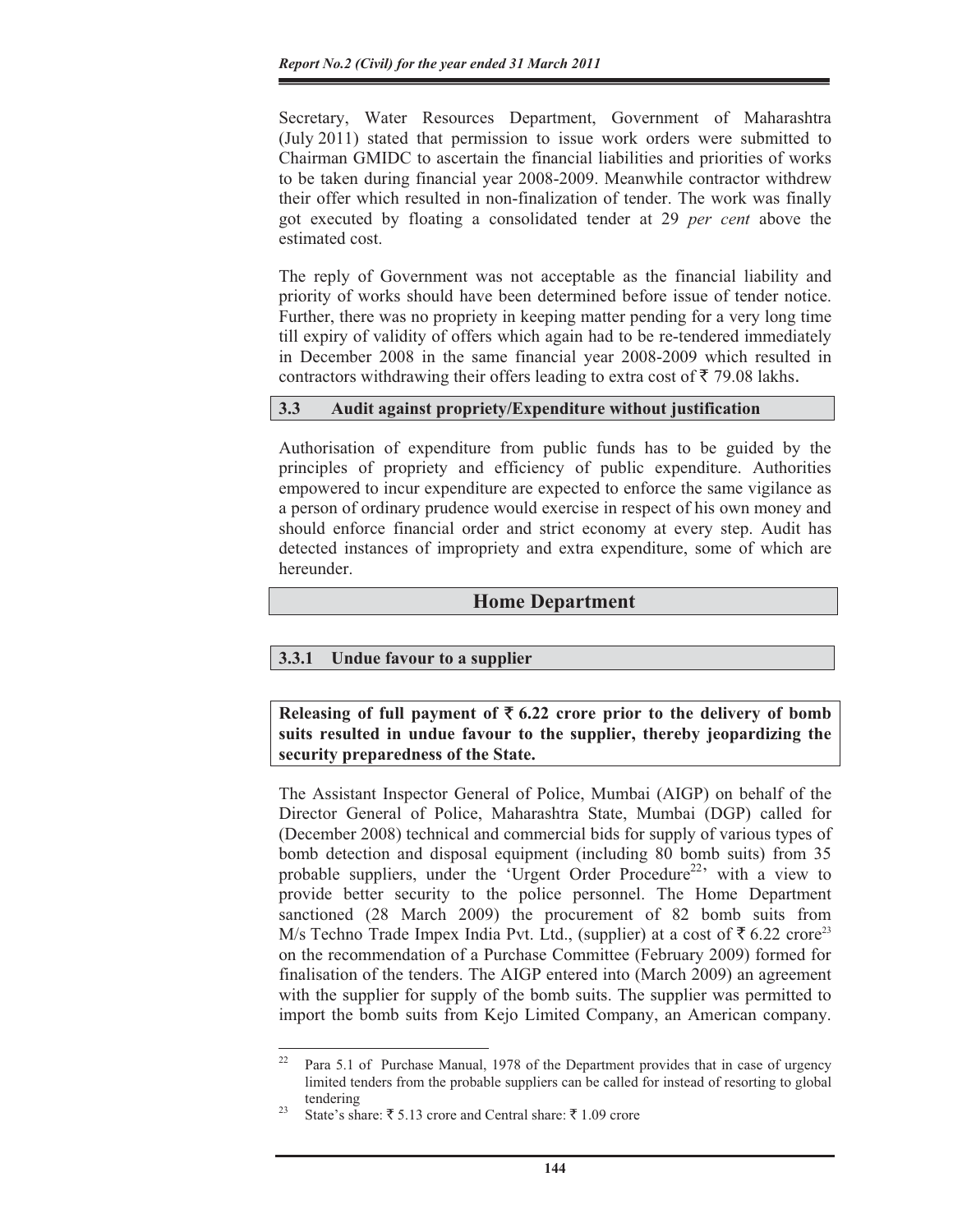The entire amount for purchasing of the suits *i.e.*,  $\overline{6}$  6.22 crore<sup>24</sup> was withdrawn on an abstract contingent bill on 31 March 2009.

As per the conditions of the contract, the supplier was to deliver the bomb suits within two months from the date of acceptance of the tender and 90 *per cent* of the total payment was to be made within 15 days of receipt of the bomb suits. The balance 10 *per cent* payment was to be released to the supplier within 30 days of receipt and inspection of the bomb suits in satisfactory condition. The contract further provides that inspection of the bomb suits has to be done by an authorized officer of the Department before taking delivery.

Scrutiny (August 2010) of the records of the DGP revealed that the supplier could not deliver the bomb suits within the stipulated period due to delay in receipt of a custom duty exemption certificate from the Customs Department. However, on the basis of the telephonic instructions of the Speaker, Maharashtra State Legislative Assembly and the Minister of State for Home the AIGP decided (28 June 2009) to release the full payment to the supplier on obtaining a bank guarantee (BG) for an equal amount from the supplier. Accordingly,  $\bar{\xi}$  6.22 crore was released (28 June 2009) to the supplier prior to receipt of the bomb suits after obtaining  $(1 \text{ July } 2009)$  the BGs<sup>25</sup> valid up to July-August 2009.

Further, the department found that the supplier had imported (August 2009 – May 2010) 36 bomb suits manufactured by their facilities in South Africa and 46 by an authorized factory in China, instead of the USA. The bomb suits were also not tested for their quality in any of the internationally accredited laboratory. Though the supplier had attempted (May 2009) to give delivery of the material, the department did not accept the delivery on the ground that the material should be tested before the final delivery. The department, however, neither took any action for delay in supply nor insisted upon the supplier to revalidate the expired BGs.

Thus, making 100 *per cent* advance payment before taking delivery and inspection of the material in contravention to the terms of agreement, inadequate contractual provision for quality assurance, non-revalidation of BGs, *etc.* resulted in non-supply of 82 bomb suits even after a delay of more than two years. Besides, the very purpose of drawing money from contingency fund and resorting to Urgent Order Procedure has been defeated and the department was deprived of the benefit of competitive bids.

<sup>&</sup>lt;sup>24</sup> Six cheques for  $\overline{5}$  6.22 crore dated 31 March 2009 would lapse on 30 June 2009, if not encashed

Out of the 13 BGs produced by the supplier for  $\bar{\tau}$  6.22 crore, only one BG for  $\bar{\tau}$  1.20 crore was given by a nationalised bank and the rest were given by a Scheduled bank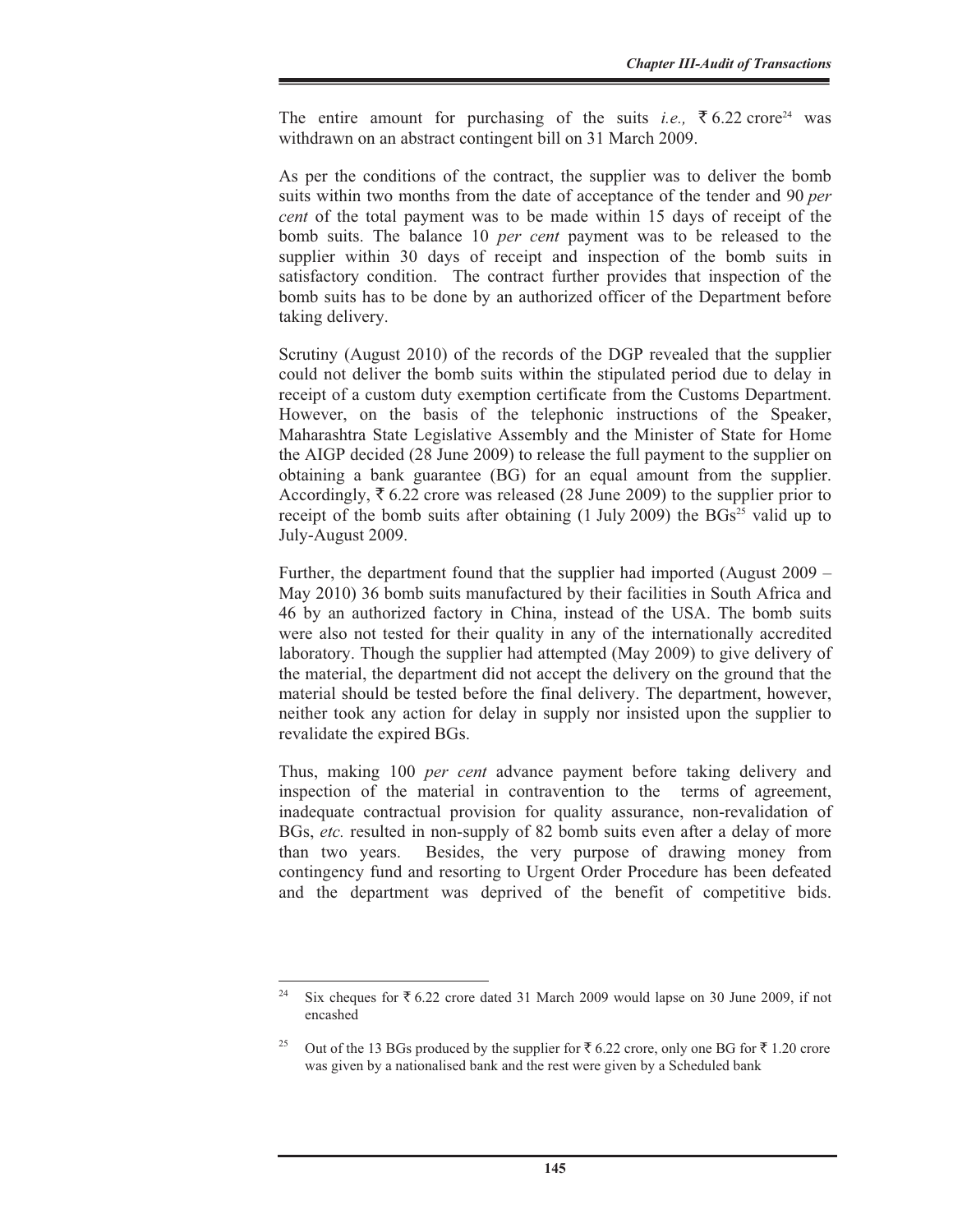Moreover, these irregular acts of the department resulted in undue financial benefit to the supplier, apart from jeopardizing the security preparedness of the State.

Government, in its interim reply, (May 2011) stated that instructions were being issued to the Director General of Police to conduct an enquiry about the non-receipt of bomb suits. Accordingly, the Additional Director General of Police informed (July 2011) that the matter had been referred to the Anti-Corruption Bureau. Final compliance was awaited (October 2011).

## **3.3.2 Idle investment**

**Non-provision of adequate funds by the Government during the last three financial years and non-execution of an agreement resulted in idling of**  funds of  $\bar{\mathbf{\tau}}$  3.07 crore.

Government sanctioned (August 2007)  $\overline{\xi}$  4.35 crore for payment of compensation towards acquisition of land admeasuring 2854.89 sq m and 2221.44 sq m from the Nagpur Improvement Trust (NIT) for construction of a police station at Imamwada at  $\bar{\tau}$  1.57 crore as well as residential quarters at Lendra, Nagpur ( $\bar{\tau}$  2.78 crore) respectively under the Commissioner of Police (CP), Nagpur.

Scrutiny (January 2009) of records of the CP and further information collected (April 2011) from the CP revealed that the original cost of land for the Imamwada police station and residential quarters at Lendra were  $\bar{\tau}$  1.43 crore and  $\bar{\tau}$  2.44 crore respectively. These costs were based on the Ready Reckoner<sup>26</sup> of 2005. This was increased to  $\bar{\tau}$  1.57 crore and  $\bar{\tau}$  2.78 crore in 2006. Accordingly, the Government sanctioned (August 2007)  $\bar{\tau}$  4.35 crore for payment of compensation towards acquisition of land. However, the Government released (January 2008) only  $\bar{\tau}$  2.28 crore for making payment of compensation for the land at Imamwada ( $\bar{\tau}$  1.57 crore) and Lendra ( $\bar{\tau}$  71 lakh). An additional grant of  $\overline{\xi}$  79 lakh was also sanctioned (March 2008) by the Government for the land at Lendra. The CP deposited (January and March 2008) ₹ 3.07 crore with NIT without executing any agreement. Therefore, CP, Nagpur could not settle the land compensation to NIT in full. As per the provisions of NIT Land Disposal Rules, 1983, rates of compensation are revised by the Assessment Committee of NIT according to the Ready Reckoner applicable for the year in which full compensation was paid by the user department. While accepting the part payment in March 2008, NIT had intimated to CP, Nagpur that these costs were approximate costs. The CP did not fulfill the entire demand of NIT. Consequently, the land was not handed over by NIT.

Since the money was deposited in 2008, NIT conveyed (March 2008) that the rates of compensation would be reassessed by it on the basis of prevailing rates at the time of allotment and the difference would be payable by the department. It further intimated (April 2010) to deposit the balance costs of the land at Imamwada and Lendra with NIT which were reassessed at

<sup>26</sup> A booklet containing area-wise market value of properties in the city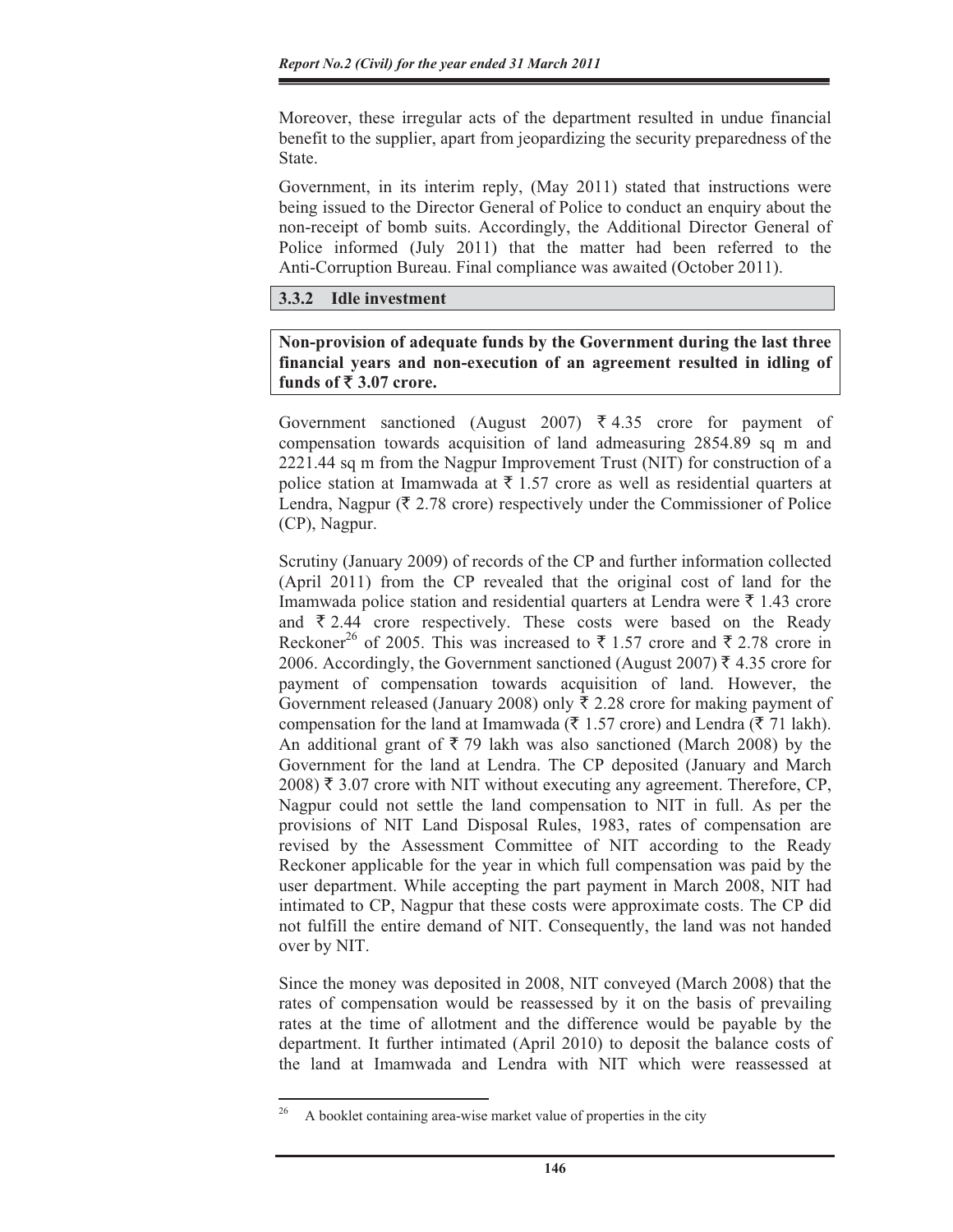₹ 1.69 crore and ₹ 3.04 crore against ₹ 1.43 crore and ₹ 2.44 crore respectively. Accordingly, the CP requested (February and April 2011) the Director General of Police, Mumbai (DGP) to sanction the funds. The sanction was awaited (April 2011).

On this being pointed out, CP stated (April 2011) that as the funds had not been received from DGP, the NIT did not hand over the land. The reply is not acceptable because failure of the department to release the funds in time resulted in idle investment of  $\bar{\tau}$  3.07 crore.

The matter was referred to the Government (May 2011). Reply was awaited (October 2011).

## **Housing Department**

## **Maharashtra Housing and Area Development Authority**

## **3.3.3 Undue benefit to an allottee**

## **Irregular application of rates for allotment of a plot to an allottee by the Mumbai Housing and Area Development Board resulted in extending of**  undue benefit of  $\bar{\tau}$  3.50 crore to the allottee, causing loss to the Board.

As per the pricing policy of November 1992 and resolution of June 1993 of the Maharashtra Housing and Area Development Authority (MHADA), any land sold/leased for commercial purpose should be charged at 100 *per cent* of the market price of the locality or twice the residential rate, whichever is more.

Scrutiny (June 2010) of the records of the Estate Manager V of Mumbai Housing and Area Development Board (Mumbai Board), a unit of MHADA, revealed that Shri Dinesh R Parulekar and Shri V R Shetty (allottee) who were unauthorisedly occupying an office building with an additional piece of land (admeasuring 92.90  $\dot{M}^2$  and 406.54  $\dot{M}^2$  respectively) at Survey No.341 (City Survey No.635/95) had applied (September 1992) for regularization of the said plot in their names. The Deputy Chief Officer (Estate Management II), Mumbai Board had regularised (May 1995) the allotment of the plot in the name of the allottees. Accordingly, an offer letter for  $\bar{\tau}$  10 lakh was issued, allowing commercial use of the office building and residential use of the additional plot of land which was paid (June 1995) by the allottee and a lease deed valid for 30 years was also executed (July 1997). However, in the lease deed, the entire plot was erroneously shown as for commercial use. The additional premium payable on account of the erroneous inclusion of the word 'commercial' was also not demanded from the allottee. Finally, when the demand notice was issued (October 1999), the allottee refused to pay the additional premium and requested (October 2000) the Board to rectify the lease agreement by removing the word 'commercial' from the lease deed. In the meantime, since the method of calculating the sale price and the cost recovered for residential purpose was found to be wrong, the Mumbai Board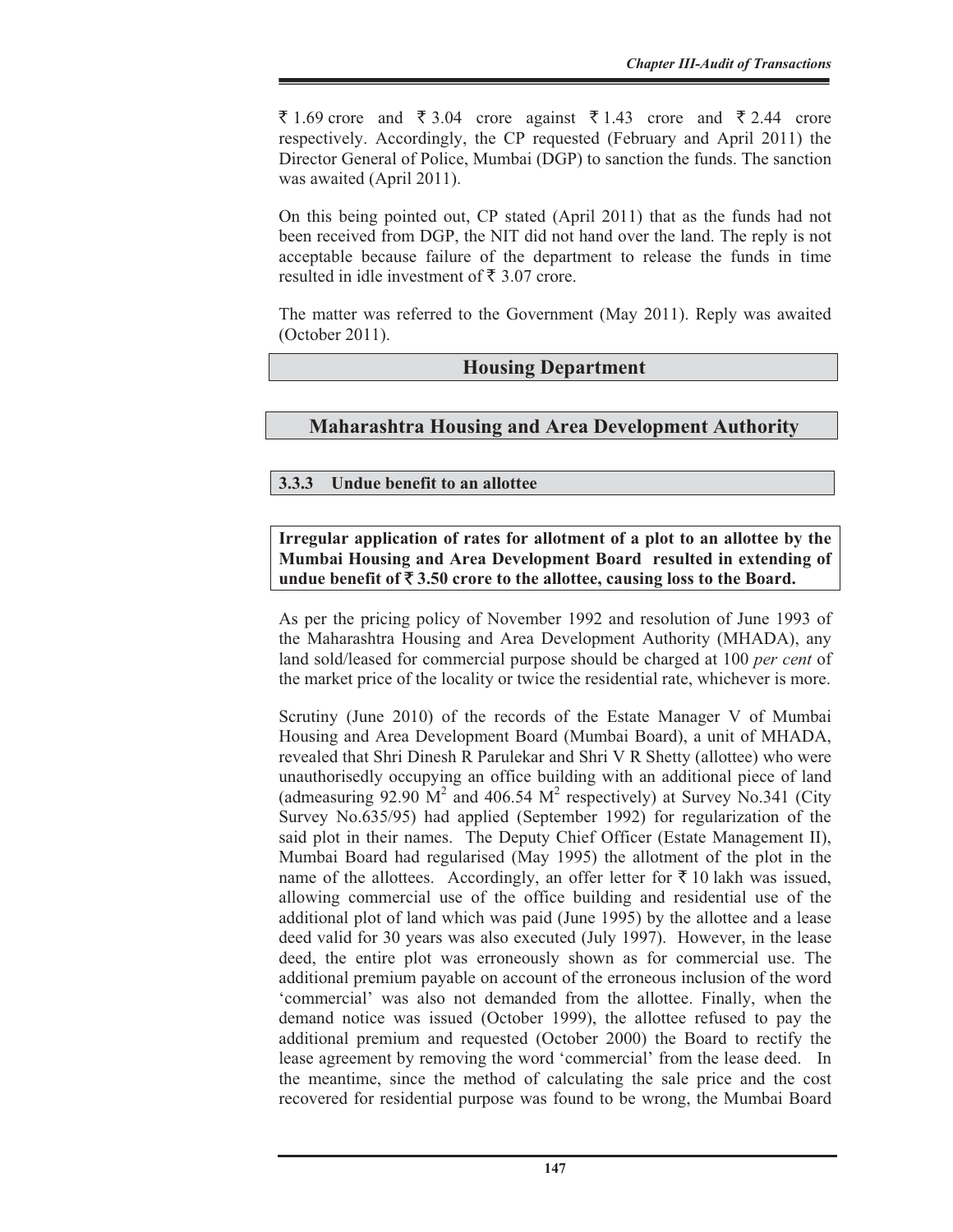cancelled the previous offer letter and issued (January 2007) a fresh offer letter to the allottee for  $\bar{\xi}$  26.40 lakh, which the allottee paid the same day. The offer letter stipulated that additional premium at 100 *per cent* of the prevailing market rate would be recoverable if the plot allotted for residential use was found to be utilised for commercial purposes.

Meanwhile, M/s Doodhwala Property Developer, a developer, approached (November 2007) the Mumbai Board on behalf of the allottee to grant a 'no objection certificate' (NOC) for utilisation of both the plots for commercial use. The Chief Officer of the Board decided (January 2009) to recover the lease premium and lease rent at the rates prevailing in 1995 citing that the use of the plot was already treated as 'commercial' in the Indenture of Lease. Accordingly, the Estate Manager, on the directions from the Chief Engineer II, MHADA, issued an offer letter (January 2009) for payment of  $\bar{\tau}$  1.20 crore towards conversion of residential plot to commercial, as if the entire transaction had taken place in the year 1995. The allottee had paid (January 2009) ₹ 1.20 crore. As the NOC was issued to the allottee in January 2009 for conversion of the plot from residential to commercial, application of rates prevailing in 1995 *i.e.,* at the time of initial allotment of the plots to the allottee was irregular. Instead, the Mumbai Board should have recovered the differential premium at the prevailing market rates *i.e*., based on the Ready Reckoner for the year 2008.

Irregular application of rates prevailing in 1995, when the actual conversion of the plot from residential to commercial had taken place in 2008, citing an error in the lease deed, resulted in extending undue benefit of  $\bar{\tau}$  3.50 crore (**Appendix 3.6**) to the allottee.

The matter was referred to the Government (June 2011). Reply has not been received (October 2011).

## **Public Works Department**

## **3.3.4 Injudicious provision of insurance charges in Schedule of Rates**

**Excessive inclusion of insurance charges in the Schedule of Rates resulted in extra payment to contractors.** 

As per instructions contained in a Public Works Department's letter of July 2005, all the works executed by different Government departments, semi-Government organizations or autonomous bodies were to be insured with the Director of Insurance, Government of Maharashtra, Mumbai, only. The Director of Insurance, Mumbai, in a circular of March 2006, reiterated that all the works executed by the Public Works Department should be insured only with a Government insurance fund. The Director of Insurance had also laid down that in case of non-production of proof of having insured the work with a Government insurance fund by the contractor, one *per cent* of the tendered cost was liable to be deducted from the bills of the contractor and deposited in the Government Insurance Fund as insurance charges for insurance cover.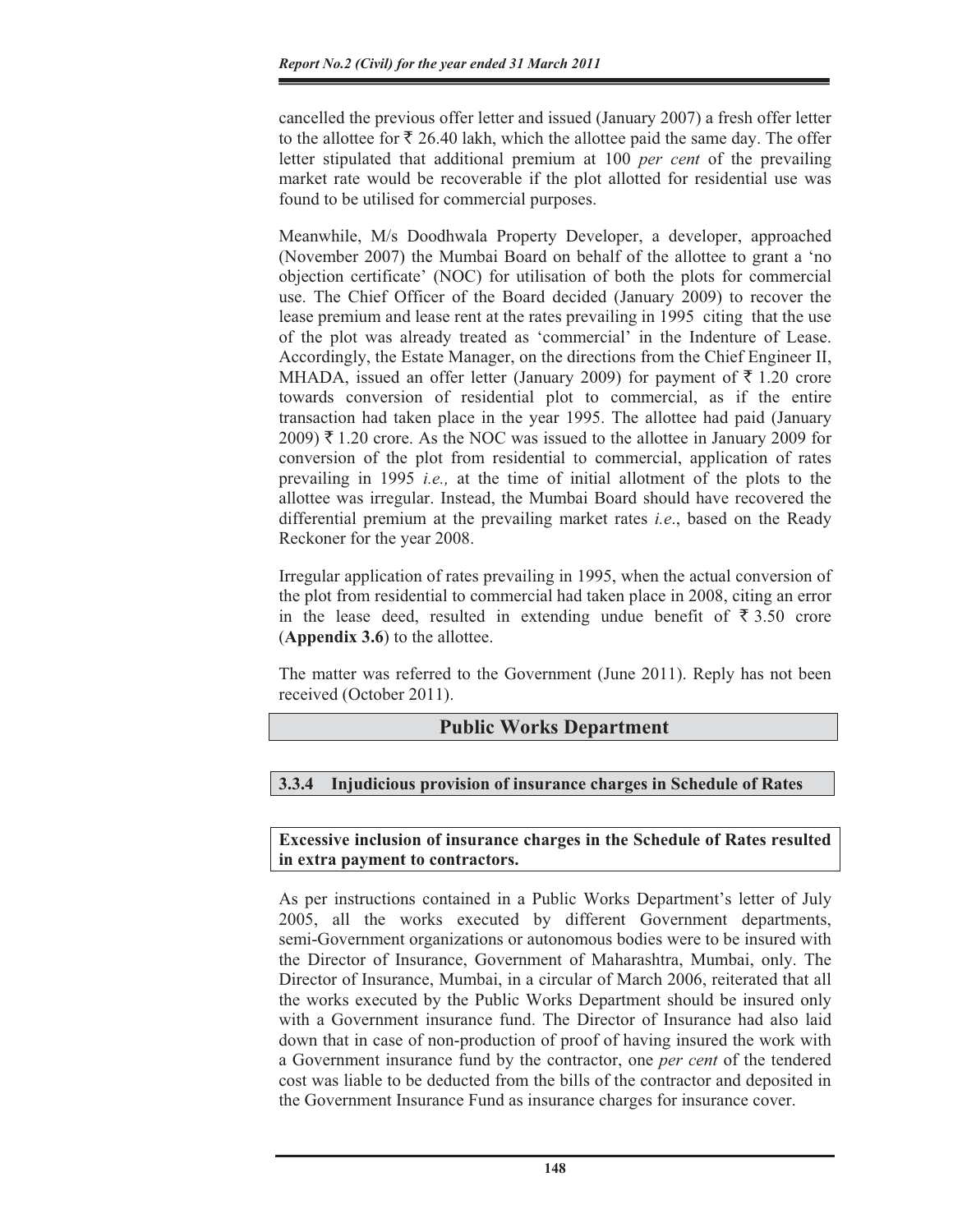A test check (between October 2009 to March 2010) of records of 19 works in  $five^{27}$  divisions revealed that the payments made by contractors for insuring works with the Director of Insurance were much less than the one *per cent* loaded in the estimates. The insurance charges paid by the contractors ranged from 0.27 *per cent* to 0.48 *per cent* of the tendered costs. Thus, due to loading of estimate/rates of Schedule of Rates by one *per cent* insurance charges by the Chief Engineer (CE), Public Works Region, Nagpur, the contractors were benefited to the extent of  $\bar{\tau}$  36.46 lakh **(Appendix 3.7).** 

Further, the CE sanctioned/ finalized 98 works amounting to  $\bar{\tau}$  303.85 crore during 2008-09 and 98 works amounting to  $\bar{\tau}$  371.66 crore during 2009-10. This resulted in undue benefit of  $\overline{\xi}$  3.68 crore **(Appendix 3.8)** to the contractors.

On this being pointed out, the Executive Engineers stated (October 2009 to March 2010) that one *per cent* insurance charges were added to the estimates as per instructions issued by higher authorities. The Chief Engineer (Public Works) Nagpur region stated (August 2010) that a detailed reply would be submitted after collection of information from the Superintending Engineers of Nagpur, Chandrapur and Gadchiroli circles.

The matter was reported to Government in June 2011. Reply was awaited (October 2011).

#### **Urban Development Department**

#### **3.3.5 Wasteful expenditure**

**Failure of the Nagpur Improvement Trust to observe Government directives resulted in withdrawal of a project and wasteful expenditure of**  ` **1.49 crore** 

The Medical Education and Drugs Department (MEDD) nominated (May 2003) the Nagpur Improvement Trust (NIT) as an agency to undertake the work of modernization and renovation of the Indira Gandhi Medical College and Hospital, Nagpur (IGMCH). The agency charges were payable by the MEDD to the NIT. To make this project economically workable, MEDD decided (May 2007) to implement this project on Build, Operate and Transfer (BOT) basis.

Scrutiny (September 2010) of records of NIT revealed that MEDD decided (January 2008) to maintain status quo and instructed NIT not to proceed further in the matter as it was found necessary to obtain the opinion of the Finance, Planning and Law and Judiciary departments before executing the Memorandum of Understanding (MOU) with NIT. An expenditure of  $\bar{\tau}$  30.39 lakh had already been incurred (between July 2004 and January 2008) by NIT

i) Executive Engineer, Public Works Division, Wardha

ii) Executive Engineer, Public Works Division No.3, Nagpur

iii) Executive Engineer, Public Works Division, Bhandara

iv) Executive Engineer, World Bank Project Division, Nagpur

v) Executive Engineer, Public Works Division, Arvi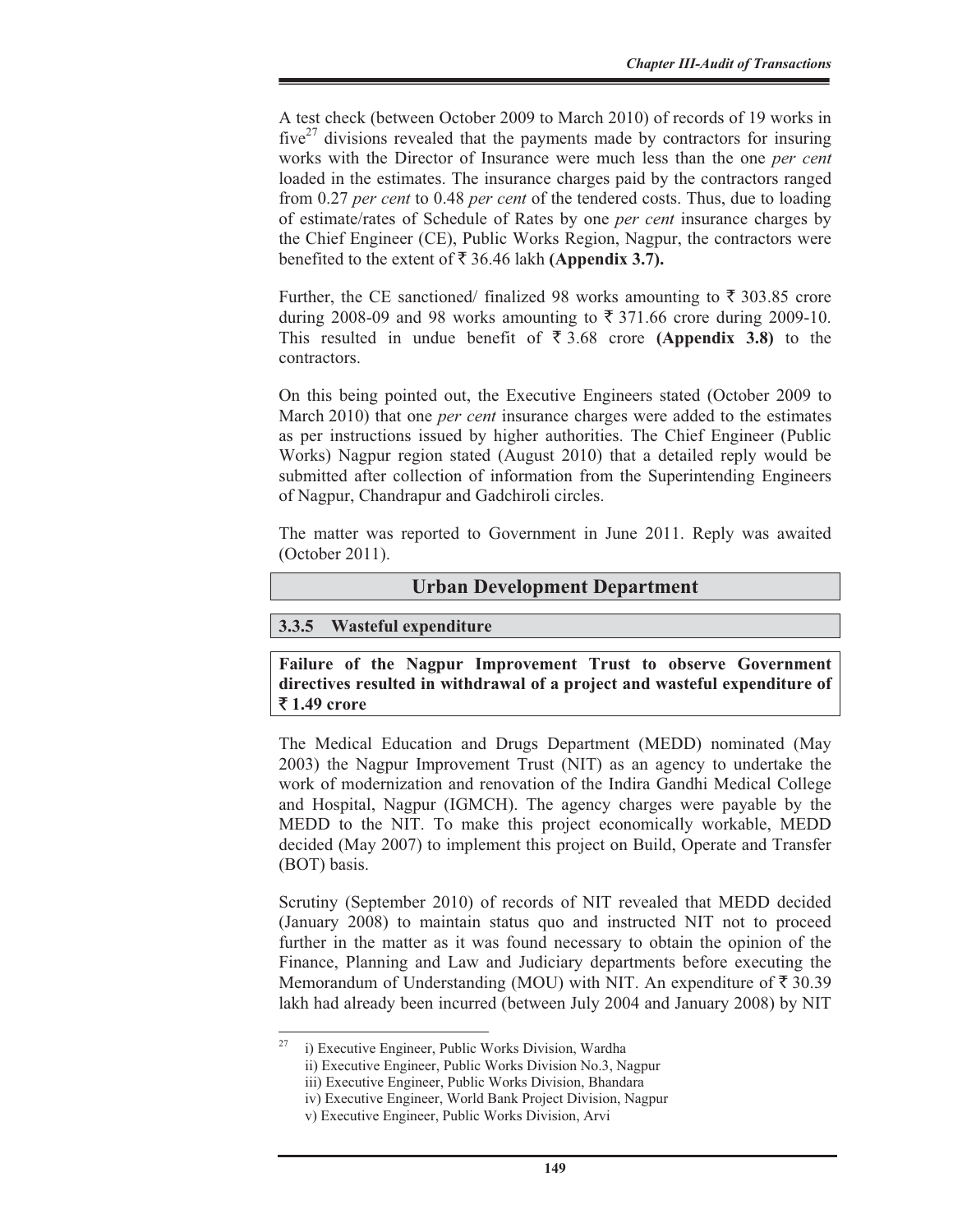from its own funds without signing of MOU with MEDD.NIT entered (January 2008) into an agreement with a BOT operator without permission of MEDD. MEDD cancelled (October 2008) the process of modernization and renovation of IGMCH by NIT as permission had not been taken by NIT from MEDD for appointment of a BOT operator. An expenditure of another  $\overline{\xi}$  42.52 lakh had already been incurred by NIT on preliminary expenses (between March and June 2008) in spite of instructions by MEDD in January 2008 to maintain status quo. Despite cancellation of the process, NIT went on spending on the project and again incurred an expenditure of  $\bar{\tau}$  76.24 lakh (between March 2009 and February 2010).

As such, an expenditure of  $\bar{\tau}$  1.49 crore was incurred (between July 2004 and February 2010) by NIT towards payment of architect's fees, advertisement expenses, consultancy fees etc. without receiving funds from MEDD. Thus, due to non-observance MEDD instructions, an expenditure of  $\bar{\tau}$  1.49 crore incurred by NIT from its own funds proved wasteful.

NIT stated (September 2010) that the expenditure was incurred with the understanding that NIT would get its agency charges. The reply is not acceptable as NIT went on spending on the project without executing an MOU and receiving funds from MEDD. NIT also failed to observe the directives of MEDD, resulting in withdrawal of project and wasteful expenditure of ₹ 1.49 crore.

The matter was referred to the Government (June 2011). Reply had not been received (October 2011).

## **Water Resources Department**

## **Konkan Irrigation Development Corporation**

## **3.3.6 Irregular release of secured advance**

**Awarding of work to a contractor disregarding the directives of the Water Resources Department and releasing a secured advance of**  ` **1.59 crore to the same was irregular. Utility of the material for which the secured advance was paid was also doubtful.** 

As per Para 10.2.21 of the Maharashtra Public Works Account Code, an Executive Engineer (EE) can sanction secured advances to contractors on the security of the material brought to site subject to a maximum of 75 *per cent* of the assessed value. Para 251 of the Maharashtra Public Works Manual provides that work should not be commenced without acquiring the land required for the work.

The Water Resources Department, Government of Maharashtra (department) had administratively approved (March 2008) the construction of the Hetwane Medium Irrigation Project, Taluka Pen, District Raigad (project) for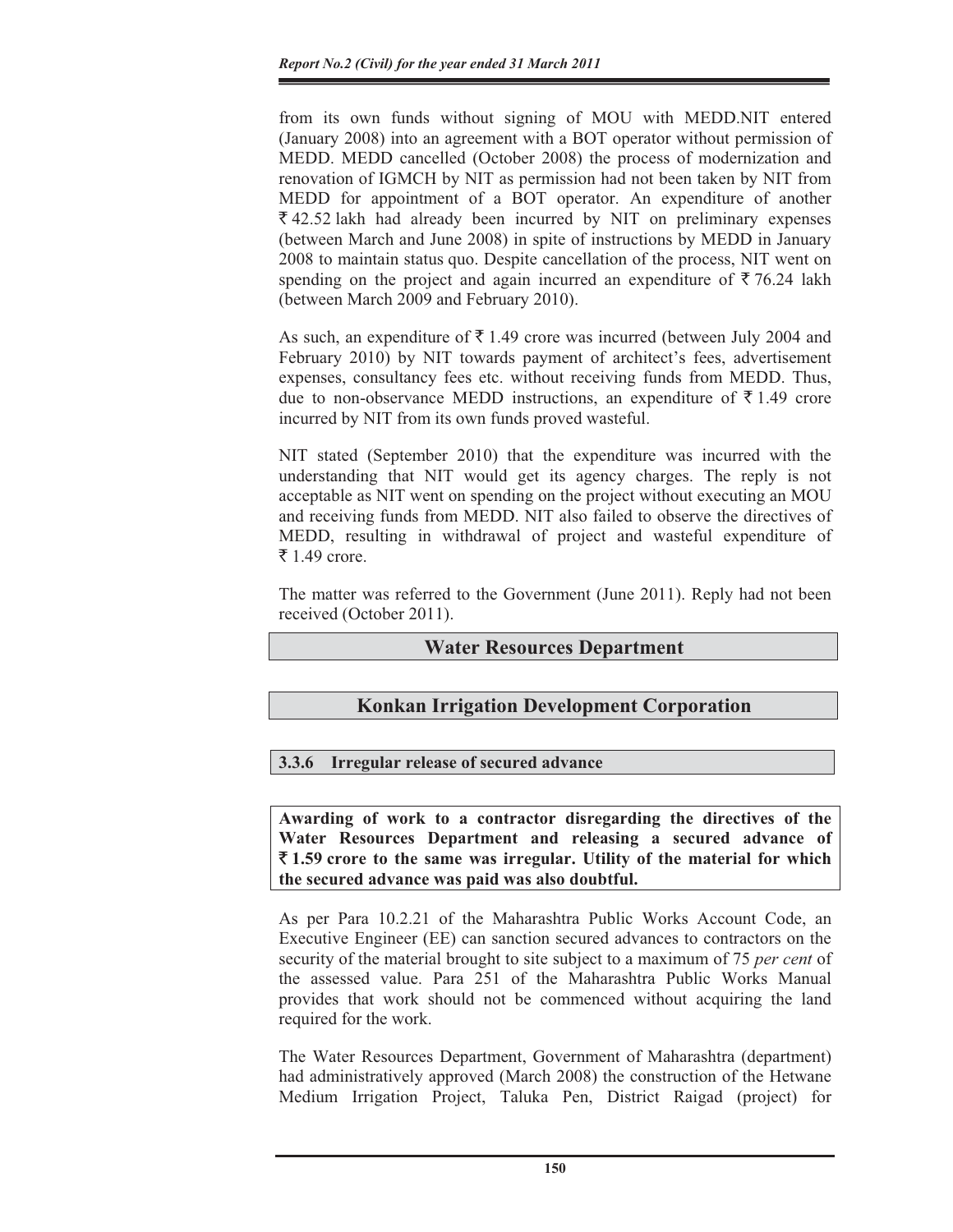$\bar{\xi}$  208.53 crore<sup>28</sup> being executed by the Konkan Irrigation Development Corporation (KIDC). 'Construction of pipeline and ancillary works in KM No 1 &.2 for Koproli Distributory at Ch. 304.80 M to 1756.40 M' (work), a part of the eight km long distributor, was technically sanctioned (February 2006) by the Executive Director, KIDC (ED) for  $\bar{\tau}$  3.08 crore.

Scrutiny (February 2011) of the records of the EE, Hetawne Canal Division No.2 revealed that the department had directed (February 2007) the ED to stop the project work immediately as the irrigable area under Ch 5/960 to 8/400 of the proposed project was to be acquired for the purpose of Maha Mumbai Special Economic Zone. The department had also directed the ED to submit a report on implementation of the orders. However, as approved by the Chairman, KIDC (Minister for Water Resources), the ED had decided (April 2007) to award the work to Shri D.M. Murkute (contractor) after calling for tenders. The work was awarded (June 2007) to the contractor at a cost of ₹3.67 crore, which was 25.85 *per cent* above the estimated cost of  $\bar{\xi}$  2.92 crore. The work was to be completed in 18 months. However, the tender document had indicated that the land acquisition process was only in the initial stage.

Subsequently, the EE had released (October 2007 and December 2007) a secured advance of  $\bar{\tau}$  1.59 crore<sup>29</sup> in two instalments<sup>30</sup> inclusive of contractor's percentage *i.e.,* 25.85 *per cent* above the estimated cost on the basis of the entries made in the measurement books. However, we found that the contractor had not produced any purchase invoices or delivery challans in support of his claim for release of secured advance for the material brought to site, which was irregular. However, due to a farmers' agitation, land could not be acquired and the work could not be started as of June 2011. Finally, the Superintending Engineer (SE), North Konkan Irrigation Project Circle, Thane approved (June 2011) the EE's proposal to withdraw the work from the contractor.

Thus, awarding of work by the ED without ensuring clear possession of land, disregarding the Government directives not to start the work and release of secured advance of  $\bar{\tau}$  1.59 crore to the contractor without obtaining any proof of material purchase, was irregular.

In reply, the SE, North Konkan Irrigation Circle, Kalwa, Thane, stated (June 2011) that the secured advance paid to the contractor could not be recovered and the pipes would be utilised in some other work executed by the department.

The reply is not acceptable as the work should not have been awarded in the light of the Government directives to stop all the works under the project.

Second revised administrative approval (AA) against the original AA for  $\bar{\tau}$  15.36 crore (1996) and first revised AA for  $\overline{\overline{x}}$  105.52 crore (2000)<br><sup>29</sup> On three items *viz.*, 40 MT of MS bars, 2500 metres of pre-stressed concrete pipes and 28

MT of MS sheets, which were brought to site by the contractor in July 2007 First running account bill:  $\bar{\tau}$  75 lakh and second running account bill:  $\bar{\tau}$  84 lakh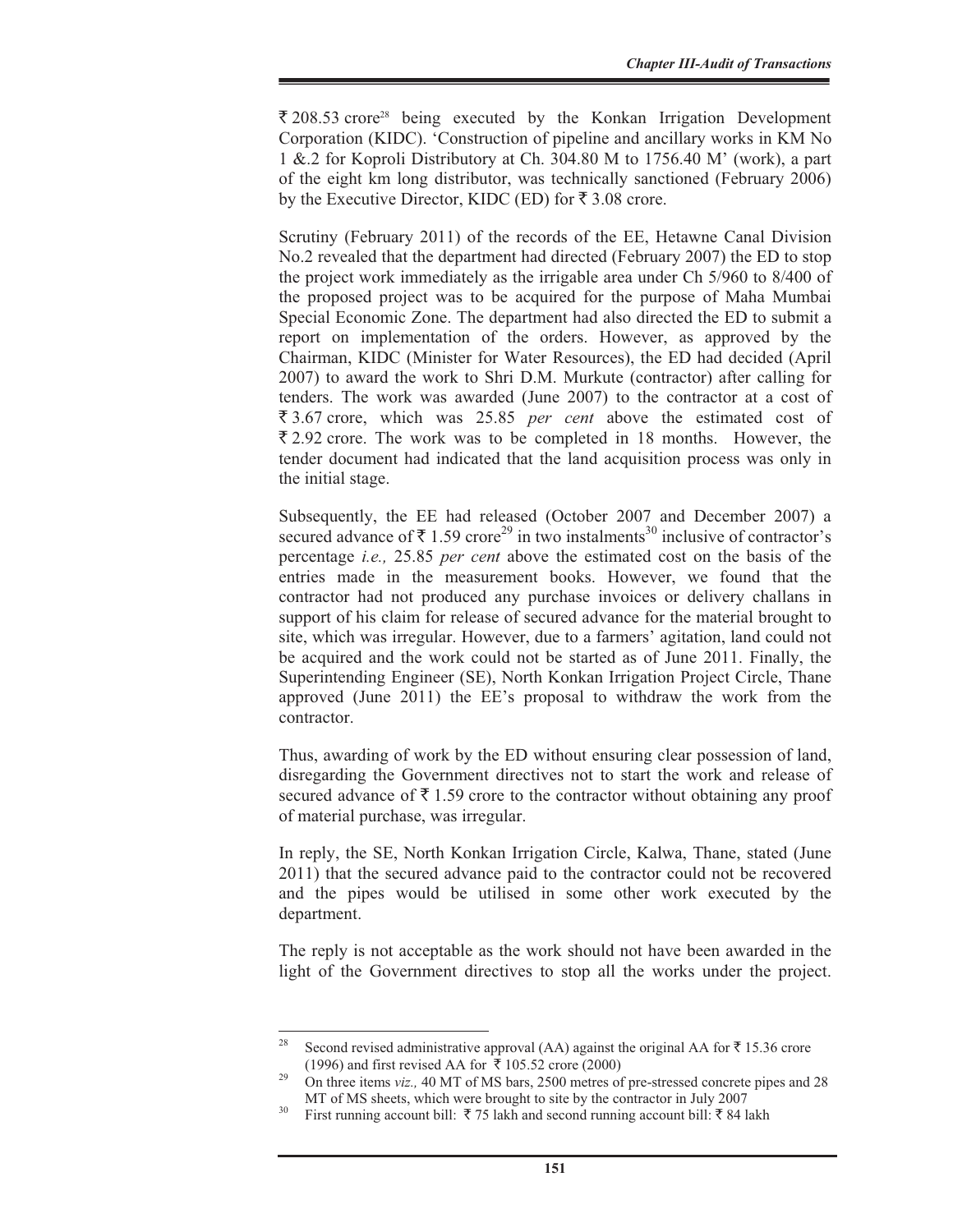Moreover, when the KIDC was aware that the required land was still to be acquired releasing the secured advance to the contractor was irregular.

The matter was referred to the Government (June 2011). Reply was awaited (October 2011).

## **Maharashtra Krishna Valley Development Corporation**

## **3.3.7 Injudicious acquisition of a non-functioning lift irrigation scheme**

**Non-evaluation of lift irrigation scheme prior to its acquisition from a sick water supply society resulted in taking over the non-functioning scheme worth** ` **36.39 lakh for** ` **1.17 crore.** 

The Hanuman Seva Pani Puravatha Sansthan, Dandwadi (Society) was established (April 1983) for providing irrigation facilities to two villages *viz.,* Dandwadi and Narole in Taluka Baramati in Pune District. The Pune Division of the Irrigation Department, Government of Maharashtra accorded (May 1983) sanction to the Society to lift water from Mile no. 61 of the new Mutha right bank canal. The National Bank for Agriculture and Rural Development (NABARD) sanctioned (July 1987 and March 1988)  $\bar{z}$  68.68 lakh as loan and released (July 1987 and December 1989) the same for execution of an irrigation scheme and disbursed the same to the Society through the Pune District Co-operative Agriculture and Multipurpose Development Bank Ltd. Land of 219 hectares owned by 165 members of the Society was mortgaged to the bank against the loan. This scheme was completed in the year 1988.

Scrutiny (December 2010) of records of the Executive Engineer (EE), Chaskaman Project Divison, Pune of the Water Resources Department (Department) revealed that the Society could run the irrigation scheme up to 1995 only. Thereafter, the scheme could not be run due to increase in rate of electricity, delay in obtaining permission from Forest Department, nonproduction of cash crops as water supply permission was only for eight months, actual irrigable areas being less than anticipated *etc*. The Society requested (November 1999) the Chairman, Maharashtra Krishna Valley Development Corporation (MKVDC) to take over the scheme as the command area of the said scheme fell under Janai Shirsai Lift Irrigation Scheme (JSLIS), which was run by the MKVDC. The Society also declared that it had an unmanageable liability of ₹ 1.81 crore<sup>31</sup>.

In view of the decision already taken by the then Water Resources Minister, who was also the Chairman of the MKVDC, to merge the irrigation scheme with the JSLIS, MKVDC had resolved (December 1999) to accord sanction to the merger treating it as a special case. MKVDC had also sanctioned  $\bar{\tau}$  1.81 crore as an additional expenditure under JSLIS. As of October 2008,  $\bar{\tau}$  1.23 crore was waived under the Amnesty Scheme and the balance liability

 $31 \pm 1.31$  crore towards principal and interest of loan from Bank,  $\overline{2} 25$  lakh towards electricity charges and  $\bar{\tau}$  25 lakh payable to Someshwar Sahkari Sakhar Karkhana Ltd, Someshwar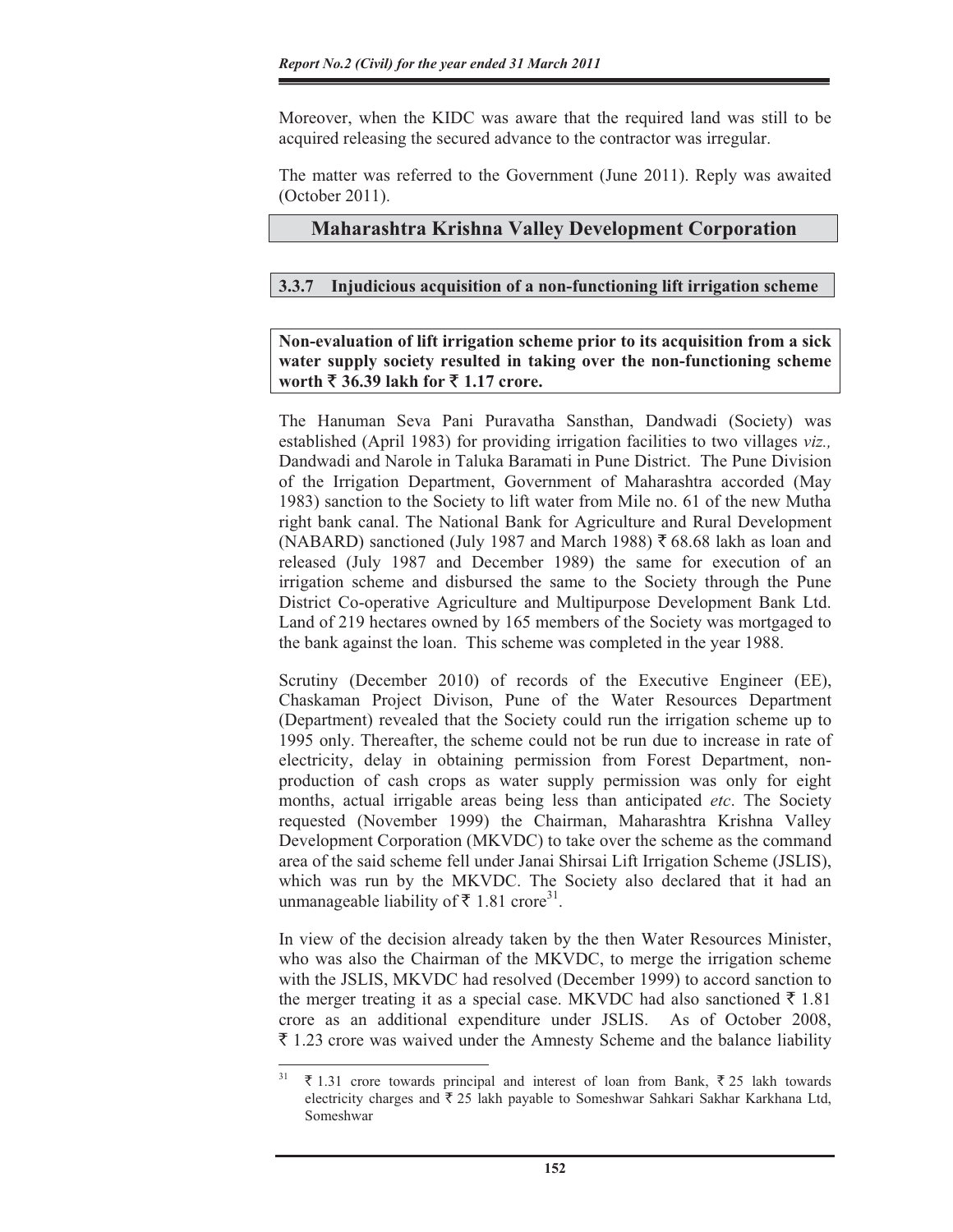to the bank was  $\bar{\tau}$  1.17 crore. However, MKVDC discharged the liability of  $\bar{\xi}$  1.16 crore during October 2008 to March 2010, without evaluating the cost and estimated liability for running the scheme. Subsequently, the Government approved valuer evaluated (July 2010) the net worth of the scheme as  $\bar{\tau}$  36.39 lakh only. The EE requested (November 2010) the bank to hand over all the assets to Sub Divisional Officer No.3 of the JSLIS. In order to remove the liability from the land records, the EE issued (December 2010) a 'no objection certificate', which enabled the Society to remove the loan liability from the land records. However, MKVDC could not run the scheme as of July 2011.

Thus, taking over a scheme which could not be run since 1995 and taking over the liabilities of the Society before getting the scheme evaluated was injudicious. As a result, MKVDC acquired a non-functioning and financially sick irrigation scheme worth  $\bar{\tau}$  36.39 lakh for  $\bar{\tau}$  1.17 crore.

In reply, the Government stated (July 2011) that the command area of Hanuman Seva Lift Irrigation Scheme was overlapping with Janai Left Bank Canal. The scheme was taken over as per the resolution passed by Governing Council of MKVDC but could not be run due to shortage of funds.

The reply was silent about why the assets of a scheme were acquired at a much higher value than their evaluated price. Moreover, the purpose of acquisition of the assets was also defeated as MKVDC did not initiate any action to make the lift irrigation scheme functional and Dandwadi and Narole villages continued to remain deprived of irrigation facilities because of the same.

## **3.4 Persistent and pervasive irregularities**

An irregularity is considered persistent if it occurs frequently. It becomes pervasive when it is prevailing in the entire system. Recurrence of irregularities, despite being pointed out in earlier audits, is not only indicative of non-seriousness of the Executive but is also an indication of lack of effective monitoring. Some of the cases reported in Audit about persistent irregularities have been discussed below:

## **Water Resources Department**

## **3.4.1 Payment made without verification**

#### **Inadmissible payment for extra lead charges to private contractor.**

The work of construction of a masonry spillway and related works and balance earthwork in RD 1537.60 m to 1680 m of the Lendi Project in Nanded District at an estimated cost of  $\bar{\xi}$  21.64 crore to a contractor was awarded (May 2002) for  $\bar{\tau}$  19.48 crore (10 *per cent* below estimate) for completion in 36 months. It was stipulated in the tender that good trap stones in adequate quantity were likely to be available within two km from the dam site (in Ganegaon quarry). However, if the quarries were required to be opened and operated for longer leads or lifts, no claim whatsoever for extra lead or lifts would be entertained,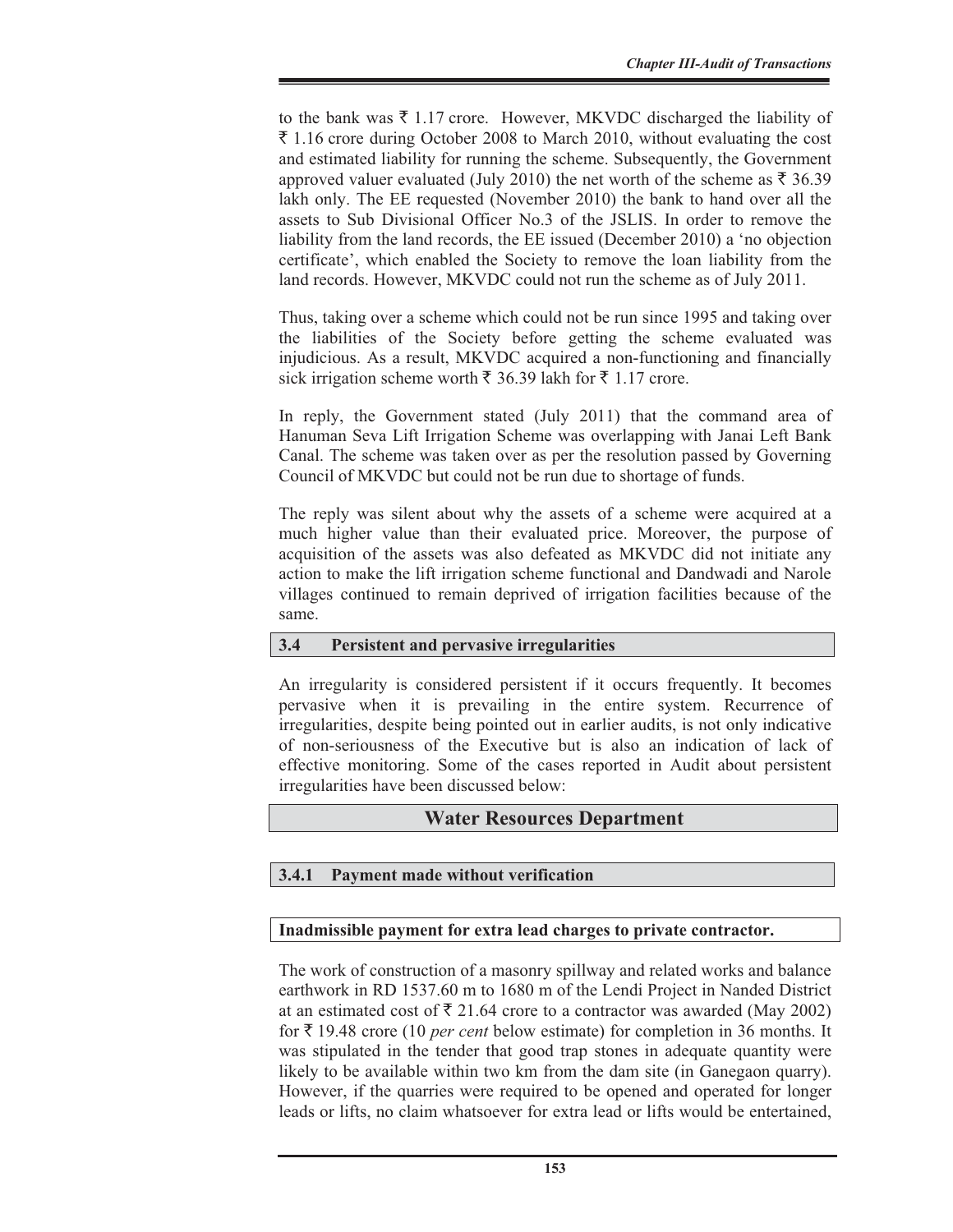the contractor had to bear all the costs involved thereof and the contractor would be deemed to have made proper assessment of the situation at the time of quoting his rates in the tender.

Scrutiny (April 2009) of the records of the Executive Engineer, Lendi Project Division, Degloor (EE) revealed that during execution, the contractor brought to the notice (January 2006) of EE, the non-availability of stones in the designated quarry at two km distance and requested that he may be allowed to bring stones from a longer lead. Accordingly, a committee was constituted (January 2007) to identify the nearest quarry beyond the designated one. The committee identified (January 2007) the Barhali quarry in taluka Mukhed which was at a distance of 15 km from the dam site. Chief Engineer, Aurangabad approved (June 2007) the financial burden of  $\bar{\tau}$  3.01 crore due to the additional lead for the quantity of 150308 cum stones. The Superintending Engineer, Nanded Irrigation Circle, Nanded sanctioned (October 2007) an extra item for the same. As of July 2010,  $\bar{\tau}$  1.83 crore had been paid for the quantity of 89406 cum of stones.

When Audit enquired (March 2010) about the documents in support of the bringing of stones from the Barhali quarry, the EE stated (July 2010) that the quantity of stones brought from the Barhali quarry were recorded in the measurement book and certified by the Sub-divisional Engineer. However, no documents such as transit pass and sanction order of revenue authority were submitted. Audit approached (September 2010) the Revenue authorities *viz* Tahsildar Mukhed, Sub Divisional Officer, Degloor and Collector, Nanded, enquiring about the permission granted to the contractor for extracting stones from the Barhali quarry, all three revenue authorities stated (September and October 2010) that they had not given any permission to the contractor.

The reply (July 2010) of the EE is not acceptable as the tender specifically provided that the contractor should make his own investigation regarding location of quarries and the quality and adequacy of stones. If any other quarry was required to be opened and operated at longer leads or lifts, no claim on this account was to be entertained and the contractor had to bear all the costs thereof.

Thus, sanction and payment on the basis of the Extra Item Rate List for extra lead in the absence of any proof that hard rock was extracted from the Barhali quarry, which had not been auctioned by the Revenue authorities for quarrying, led to inadmissible payment of  $\bar{\tau}$  1.83 crore for the extra lead. The payment was in contravention of the tender stipulation and was thus irregular.

The matter was reported to Government in May 2011. Reply was awaited (October 2011).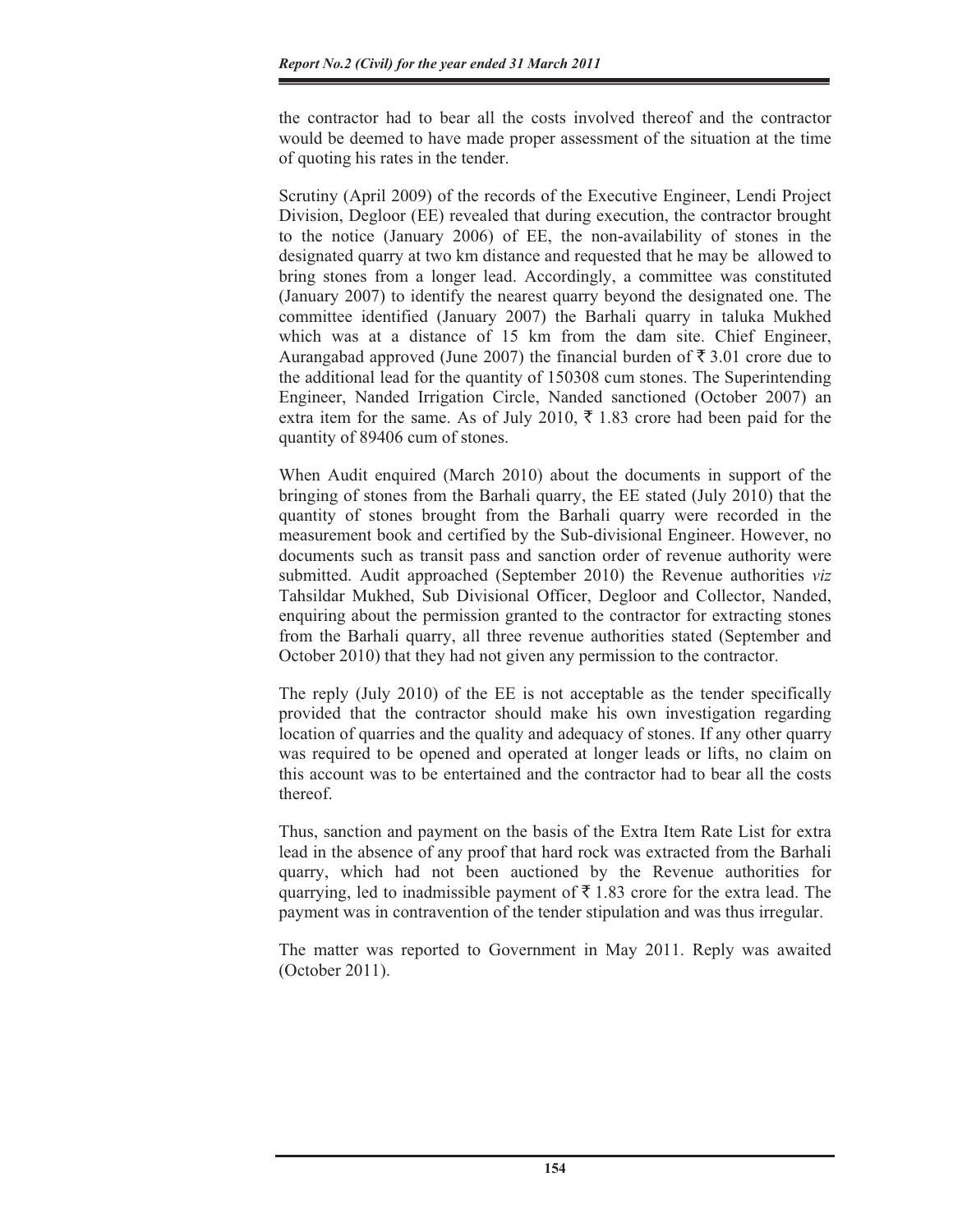## **Godavari Marathwada Irrigation Development Corporation, Tapi Irrigation Development Corporation and Vidarbha Irrigation Development Corporation**

## **3.4.2 Irregular payment of mobilization advance**

#### **Payment of mobilization advance in violation of contractual conditions led to irregular payment of** ` **98.17 crore.**

As per Government of Maharashtra Irrigation Department, circulars issued in March 2000 and April 2008, no clause regarding payment of mobilization/machinery advance was to be incorporated in contracts.

(i) Audit scrutiny (March 2009, September 2009 and January 2010) of the records of two<sup>32</sup> divisions of the Tapi Irrigation Development Corporation (TIDC), and the Vidarbha Irrigation Development Corporation (VIDC) revealed that mobilization advances of  $\bar{\tau}$  80.65 crore were sanctioned to the contractors of seven works by Executive Directors of Corporations **(Appendix 3.9)** at their request though the agreements did not provide for payment of such advances.

On this being pointed out, the Executive Director, VIDC, stated (March 2009) that mobilization advances were paid to the contractors in the interest of work.

(ii) Similarly, it was seen (January and June 2010) from the records of two divisions<sup>33</sup> of the Godavari Marathwada Irrigation Development Corporation (GMIDC) that mobilization advance of  $\bar{\tau}$  17.52 crore had been sanctioned to contractors of four works (**Appendix 3.10**) at their request, though the agreements did not provide for payment of mobilization advances. It was observed in the two cases that :

In the case of the Upper Pravara Canal Division, Sangamner, the contractor to whom the work of construction of earthwork and structure in km 1 to 18 of Upper Pravara Right Bank Canal was entrusted (August 2008) was paid (November 2008) mobilization advance of  $\bar{\tau}$  4.02 crore after execution of a separate agreement (October 2008) with GMIDC. The terms and conditions of the said agreement, *inter alia*, stipulated that the contractor should provide bank guarantee of  $\bar{\tau}$  4.65 crore and 24 post dated cheques towards repayment of instalments. It also included a clause that he should not issue stop payment instructions to the bank under any circumstances whatsoever. In spite of the inclusion of the stop payment clause, the contractor issued stop payment instructions to the bank. As a result, after recovery of two instalments (December 2008 and January 2009) of  $\bar{\tau}$  19.38 lakh each, no further recovery could be made. The bank guarantee was also not encashed on the ground that recovery would be

 $\frac{32}{2}$  Minor Irrigation Division Jalgaon and Dhule Medium Project Division No.2. Nandurbar

<sup>33</sup> i) Upper Pravara Canal Division Sangamner ii) Minor Irrigation Division, Osmanabad.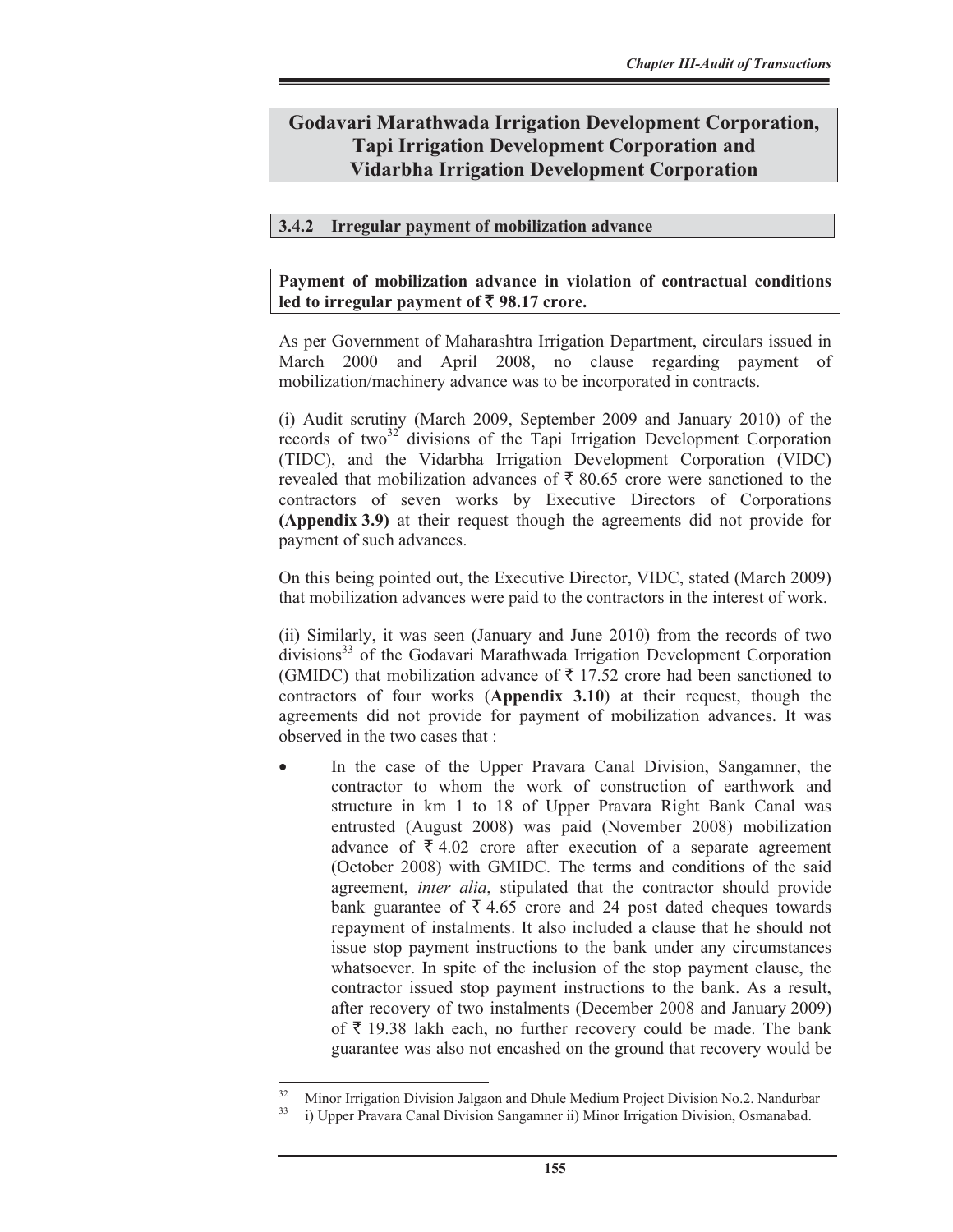effected from running account bills (RA bills). A huge advance of  $\overline{\xi}$  3.72 crore out of  $\overline{\xi}$  4.02 crore and interest of  $\overline{\xi}$  63.48 lakh thereon remained outstanding against the contractor (February 2011).

The work of construction of the Uddhat Barrage on Nira river at Taluka Indapur was awarded (August 2009) to a contractor at a tendered cost of  $\bar{\tau}$  79.87 crore (18.54 *per cent* above the estimated cost of  $\bar{\tau}$  67.37 crore) with a stipulated period of completion of 36 months. The contractor requested (August 2009) for payment of mobilization advances on the ground that he had to mobilize the necessary machinery and establishment at the camp site. The Executive Engineer, Krishna Marathwada Construction Division No.1, Osmanabad (EE) recommended (August 2009) grant of advance on the ground that the work was required to be taken up immediately and to be completed speedily. The Chairman, GMIDC sanctioned and paid mobilization advance of  $\bar{\tau}$  four crore to the contractor (January 2010). However, work could not be started due to agitation by farmers and project affected persons (PAPs) (May 2010). As the work could not be started, the payment of advance of  $\bar{\tau}$  four crore did not serve the intended purpose of speeding up of the work. The work was not started (May 2011).

The replies are not acceptable as payment of mobilization advance was against Government directives and also without any provision in the contract. The Government stated (July 2011) that recovery of mobilization advances granted to contractors in respect of GMIDC was in progress. Further, in respect of VIDC and TIDC, interest-bearing loans were sanctioned against equivalent bank guarantee and have been recovered.

The reply of Government is not acceptable as the condition for grant of mobilization advance was not incorporated in original terms and conditions of agreement.

## **3.5 Failure of oversight/Governance**

The Government has an obligation of improving the quality of life of the people for which it works by fulfilling certain goals in the area of health, education, development and upgradation of infrastructure and public services *etc*. However, Audit noticed instances where funds released by Government for creating certain public assets for the benefit of the community remained unutilised/ blocked and/or proved unfruitful/ unproductive due to indecisiveness, lack of administrative oversight and concerted action at various levels. A few such cases have been discussed below: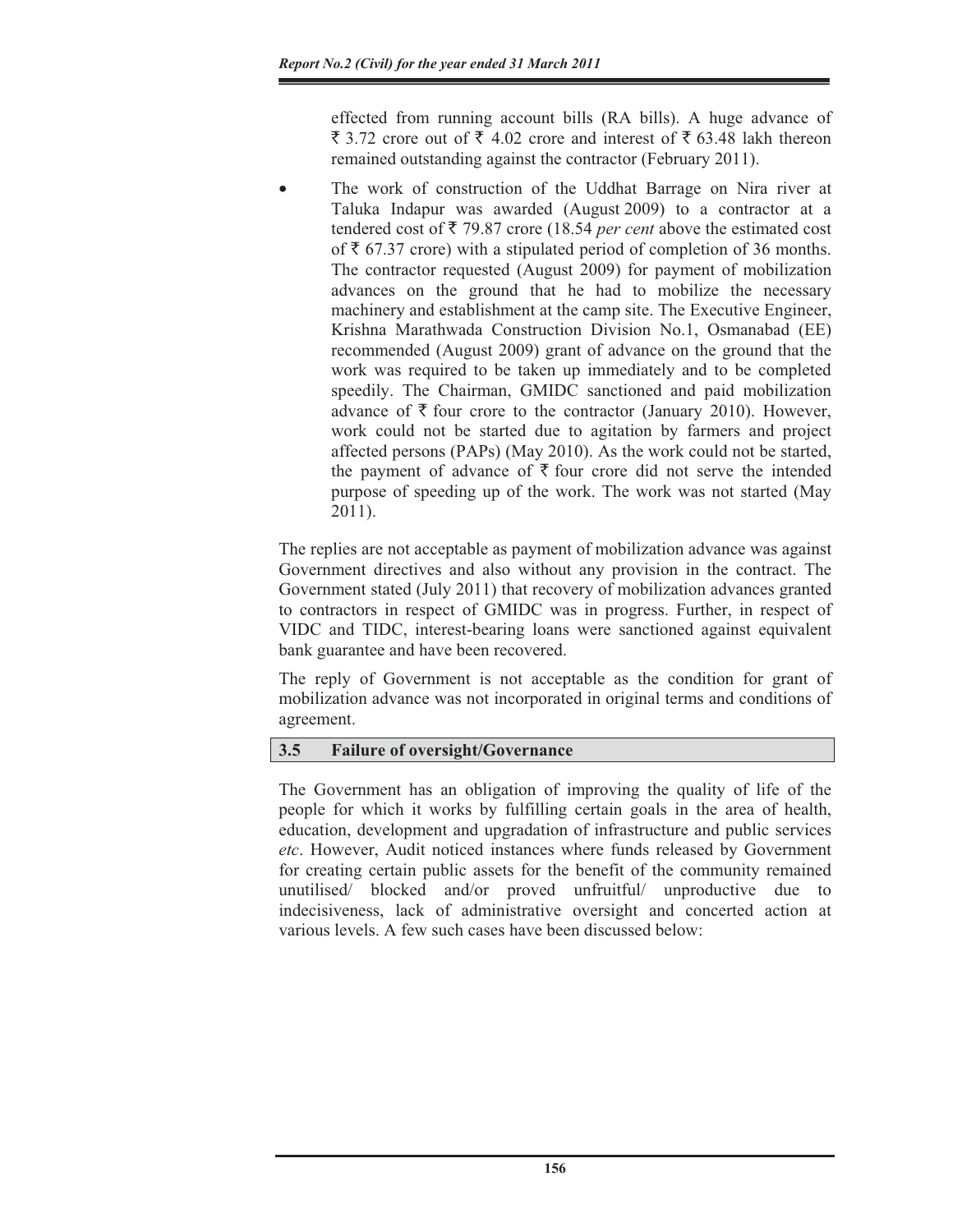## **Rural Development and Water Conservation Department**

## **3.5.1 Infructuous expenditure**

## Infructuous expenditure of  $\bar{\tau}$  2.19 crore on construction and maintenance **of a Konkan-type bandhara without approval of designs by the competent authority.**

The Central Design Organisation (CDO), Government of Maharashtra primarily deals with basic designs and drawings of major irrigation projects including designs and drawings for strengthening of old dams. It also deals with standardization of designs and design procedure, wherever possible. All irrigation projects can be taken up only after obtaining a suitable design, duly approved by the competent authority based on site conditions. The design of raft foundation should also be approved by CDO. The life span of a Konkan-type bandhara (bandhara), a small dam, is normally 60 years.

The revised administrative approval to the work of construction of a bandhara at Khadkoli, Taluka Palghar in District Thane, was accorded (July 2000) for  $\bar{\xi}$  1.80 crore with an irrigation potential of 112 ha. The work order was awarded (October 2000) to a contractor for  $\bar{\xi}$  1.16 crore on a turnkey basis with the stipulated period of completion as 12 months *i.e.* October 2001. The work was, however, completed in May 2001. The total expenditure incurred on the scheme up to date was  $\bar{\xi}$  2.19 crore including expenditure of  $\bar{\xi}$  48.46 lakh incurred on repairs.

Due to heavy rains in 2002, 2005, 2007 and 2008, the bandhara was heavily damaged. During an inspection (November 2009), the Chief Engineer (CE), Pune observed that the strata up to 14 m deep underneath the bandhara was soft and mixed with sand. He further observed that during tides, salt water from the sea was entering the storage and making the water non-irrigable and only 2.20 ha had been utilized for irrigation since the date of completion of the bandhara. He stated that the foundation and piers had not been constructed properly, which had caused the damages. He also stated (June 2010) that safe bearing capacity of manjra type rock and the raft design had not been approved by the CDO as required.

Scrutiny (September 2010) of records of the Executive Engineer, Minor Irrigation (Local Sector) Division, Thane (EE) revealed that instead of preparing a new design for the bandhara at Khadkoli, the Division had adopted the design data of the EE, Design Division, Konkan Bhavan, Navi Mumbai, which had been prepared for the purpose of construction of a bandhara at Maswan, 4.5 km upstream, based on the site conditions prevailing at Maswan which had different bore  $\log$  details<sup>34</sup>. During the rains in June 2002, the

<sup>&</sup>lt;sup>34</sup> Bore log details available showed existence of sand up to a depth of 14 m, the raft foundation was executed from chainage  $(-)$  10 to  $(-)$  5 as against  $(-)$ 10 to 50 m provided in case of Maswan bandhara and from  $(-)$  5 to 75, piers were constructed on manjra type rock having less safe bearing capacity.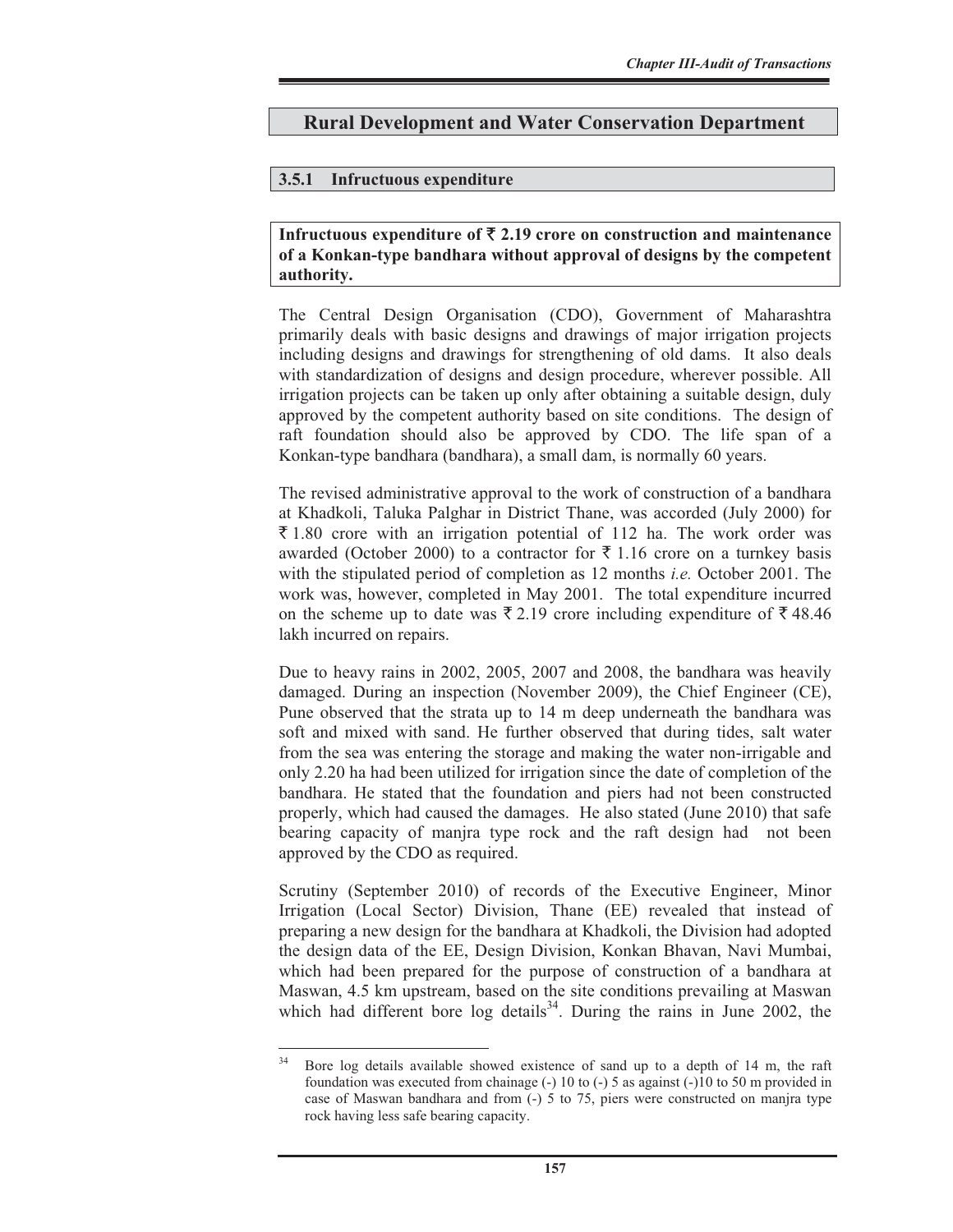earthwork of both the banks on the downstream and upstream side washed away. Though the Division had carried out repairs, the bandhara was damaged again during the rains in 2005 and 2007. Despite repairs done on each occasion, 24 guard stones of the weir got displaced and scouring on the right and left bank of the bandhara occurred up to 250 to 300 m during the rains in August 2008. Since then, no water had been stored in the bandhara. The reason attributed to the damage was heavy rain and extraction of sand from the bandhara by local people. Though the Superintending Engineer (SE) (MI) Circle (Local Sector), Thane proposed (July 2002) to carry out repairs after obtaining technical advice from CDO, Nasik, the Division during June 2002 and August 2006 executed repairs worth  $\bar{\xi}$  48 lakh without approval from the CDO/competent authorities.

Construction of a raft foundation and piers on manjra type soft rock based on a design adopted for another bandhara without approval from the CDO, the inability to foresee the salt water entering the storage during tides, the failure in prevention of sand extraction close to the bandhara, the exaggeration of irrigation potential at the time of planning, the execution of repair works without the approval of the competent authorities, *etc*., resulted in infructuous expenditure of  $\bar{\tau}$  2.19 crore as the bandhara got damaged within eight years of its construction.

In reply, the Chief Engineer (MILS), Pune stated (June 2011) that the bandhara had been constructed as per the demand of the local people and their representatives. Due to extraction of sand near the bandhara by the local people, the foundation had been damaged resulting in its sinking. He further stated that the work had been carried out properly.

The reply is not acceptable as the CE, during his inspection (November 2009) had confirmed that the construction of piers on the affected area had not been done properly. He had also stated (June 2010) that the design of the bandhara should have been got approved by CDO, Nasik based on the site condition but the same has not been done. Thus, non-consideration of strata before constructing the bandhara resulted in collapse of the same with resultant infructuous expenditure.

The matter was referred to the Government (April 2011). Reply had not been received (October 2011).

- **3.6 Regulatory issues and other points of interest**
- **3.6.1 Outstanding Inspection Reports, Departmental Audit Committee Meetings, Follow-up on Audit Reports and Action Taken Notes**

#### **Failure to enforce accountability and protect the interests of Government**

#### **Outstanding Inspection Reports**

The Principal Accountant General (Audit) arranges to conduct periodical inspections of Government departments to test-check their transactions and verify the maintenance of important accounting and other records as per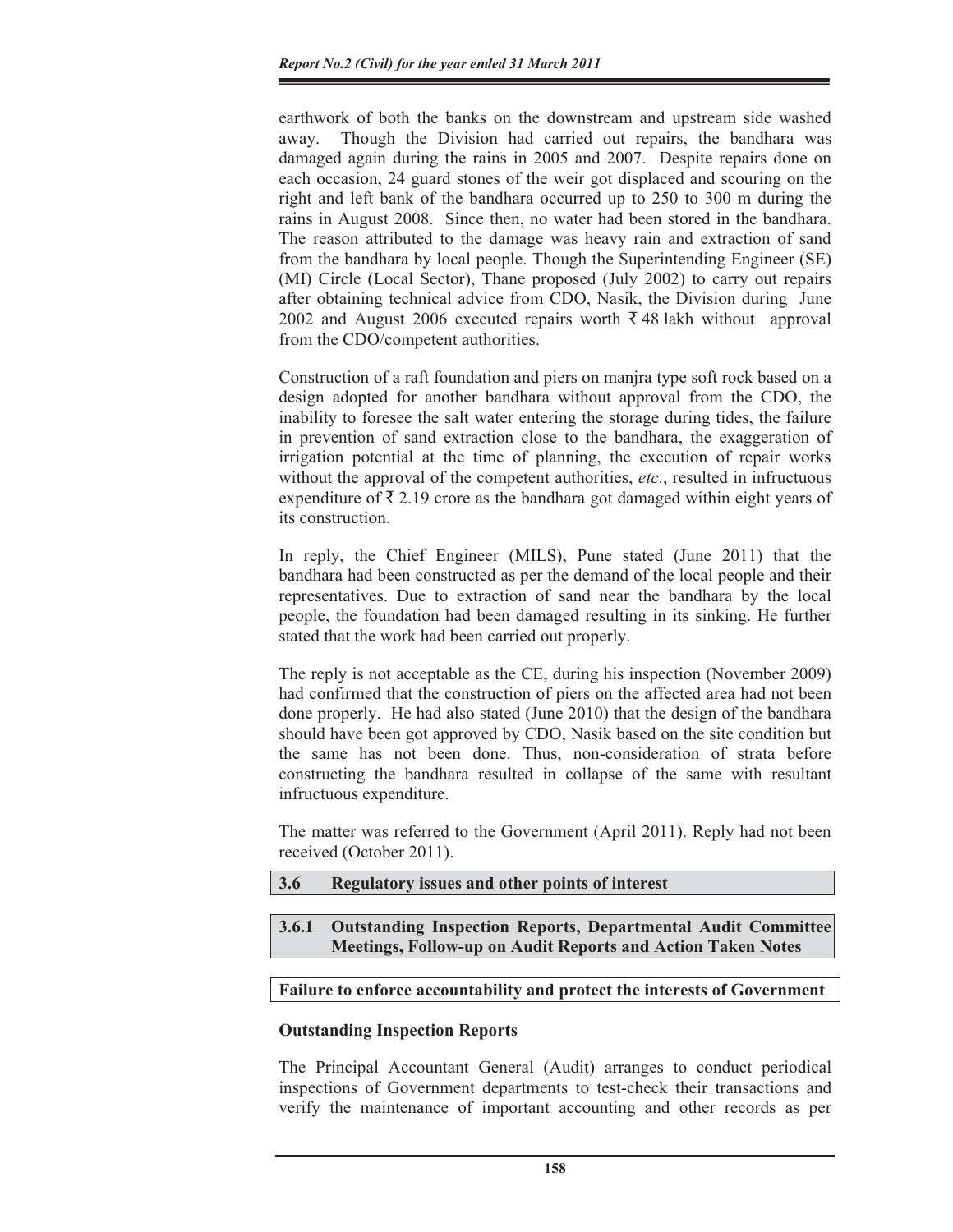prescribed rules and procedures. These inspections are followed up with Inspection Reports (IRs) which are issued to the heads of the offices inspected with copies to the next higher authorities. Half-yearly reports of pending IRs are sent to the Secretaries of the concerned departments to facilitate monitoring of action taken on the audit observations included in these IRs.

The IRs issued up to December 2010, pertaining to 28 departments, disclosed that 23,956 paragraphs relating to 8,313 IRs were outstanding at the end of June 2011. Year-wise position of the outstanding IRs and paragraphs are detailed in **Appendix 3.11**.

#### **Departmental Audit Committee Meetings**

In order to settle the outstanding audit observations contained in the IRs, Departmental Audit Committees have been constituted by the Government. During 2010-11, nine<sup>35</sup> out of 28 departments convened 21 Audit Committee meetings, 2,277 paras were discussed in the meetings and 1,316 paras were settled.

For ensuring prompt compliance and early clearance of the outstanding paragraphs, it is recommended that the Government should address this issue seriously and ensure that an effective procedure is put in place for (a) taking action against the officials who fail to send replies to IRs/paragraphs as per the prescribed time schedule, (b) recovering losses/outstanding advances/ overpayments in a time bound manner and (c) revamping the system of responding to audit observations.

## **Follow up on Audit Reports**

According to instructions issued by the Finance Department in March 1981, administrative departments were required to furnish Explanatory Memoranda (EMs) duly verified by Audit to the Maharashtra Legislature Secretariat in respect of paragraphs included in the Audit Reports, within one month of presenting the Audit Reports to the State Legislature. The administrative departments did not however, comply with these instructions. The EMs in respect of 120 paragraphs/reviews for the period from 1988-89 to 2009-10 have not yet been received. The position of outstanding EMs from 2004-05 to 2009-10 is indicated in the **Table 1**.

| Audit         | Date of tabling the  | Number of      | <b>Number</b> | <b>Balance</b> |
|---------------|----------------------|----------------|---------------|----------------|
| <b>Report</b> | <b>Report</b>        | Paragraphs and | of EMs        |                |
|               |                      | <b>Reviews</b> | received      |                |
| 2004-05       | <b>18 April 2006</b> | 39             | 33            | 6              |
| 2005-06       | 17 April 2007        | 38             | 32            | 6              |
| 2006-07       | <b>25 April 2008</b> | 47             | 38            | 9              |
| 2007-08       | <b>12 June 2009</b>  | 51             | 40            | 11             |
| 2008-09       | 23 April 2010        | 32             | 23            | 9              |
| 2009-10       | 21 April 2011        | 29             | 5             | 24             |
| <b>Total</b>  |                      | 236            | 171           | 65             |

**Table 1: Status of submission of EMs in respect of Audit Reports during 2004-10** 

<sup>&</sup>lt;sup>35</sup> Agriculture, Animal Husbandry, Dairy Development and Fisheries, Higher and Technical Education, Law and Judiciary, Public Works, Revenue and Forests, Tribal Development, Urban Development, Water Resources and Water Supply and Sanitation